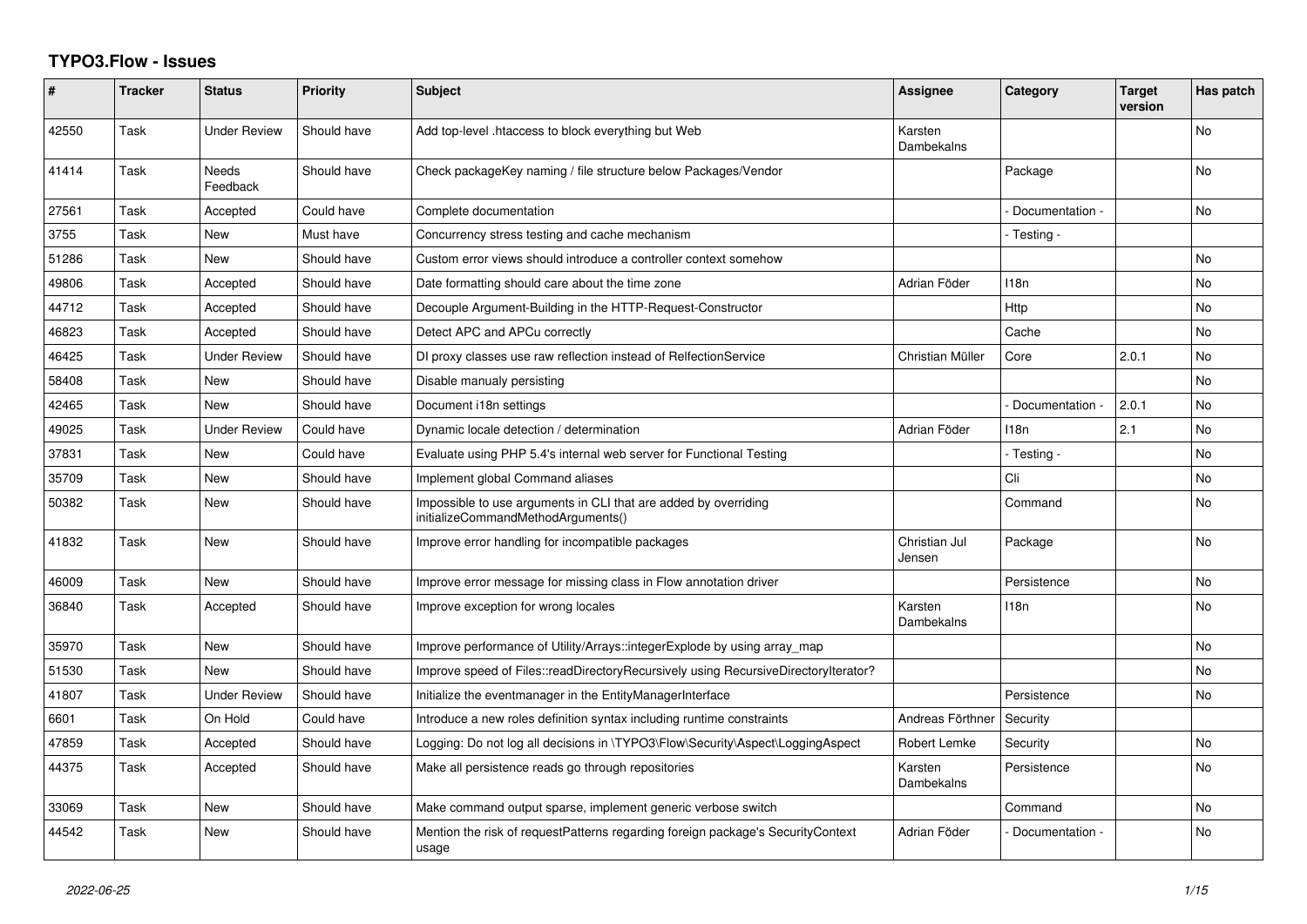| #     | <b>Tracker</b>   | <b>Status</b>            | <b>Priority</b> | <b>Subject</b>                                                                                                       | <b>Assignee</b>        | Category         | <b>Target</b><br>version | Has patch      |
|-------|------------------|--------------------------|-----------------|----------------------------------------------------------------------------------------------------------------------|------------------------|------------------|--------------------------|----------------|
| 48296 | Task             | <b>Needs</b><br>Feedback | Should have     | Missing method in ExceptionHandlerInterface                                                                          |                        |                  |                          | <b>No</b>      |
| 44396 | Task             | Accepted                 | Should have     | Move Doctrine ORM integration onto own namespace                                                                     | Karsten<br>Dambekalns  | Persistence      |                          | <b>No</b>      |
| 38038 | Task             | Accepted                 | Should have     | Proofread FLOW3 manual                                                                                               | Ryan J. Peterson       | Documentation -  |                          | <b>No</b>      |
| 29202 | Task             | <b>New</b>               | Should have     | Provide a Cherokee Server Configuration for FLOW3                                                                    |                        | Documentation -  |                          |                |
| 8923  | Task             | <b>Under Review</b>      | Could have      | Provide a Nginx Server Configuration for FLOW3                                                                       | Christian Müller       | Documentation    | 1.1.1                    | <b>No</b>      |
| 25907 | Task             | <b>New</b>               | Should have     | Referrer should only contain the URI of the previous request                                                         |                        | <b>MVC</b>       |                          |                |
| 43930 | Task             | Needs<br>Feedback        | Should have     | Remove canRender() completely?!                                                                                      | Sebastian<br>Kurfuerst |                  |                          | No             |
| 61043 | Task             | <b>New</b>               | Should have     | Rename ClassSchema to ModelSchema                                                                                    |                        | Reflection       |                          | No             |
| 55953 | Task             | New                      | Could have      | Repair and streamline ValueObject support                                                                            |                        | Persistence      |                          | N <sub>o</sub> |
| 55957 | Task             | <b>New</b>               | Should have     | RFC: Optimize AOP proxies                                                                                            |                        | <b>AOP</b>       |                          | No             |
| 55958 | Task             | <b>New</b>               | Should have     | RFC: Use PHP 5.4 closure features for direct ObjectAccess                                                            |                        |                  |                          | No.            |
| 31339 | Task             | On Hold                  | Could have      | Search                                                                                                               |                        | Documentation -  |                          | No             |
| 44314 | Task             | Accepted                 | Must have       | slightly file permissions for /Configuration/* and /Data/Persistent/EncryptionKey                                    | Karsten<br>Dambekalns  | Security         |                          | No.            |
| 36800 | Task             | Accepted                 | Should have     | Streamline Resource object API                                                                                       | Robert Lemke           | Resource         |                          | N <sub>o</sub> |
| 52280 | Task             | <b>Under Review</b>      | Should have     | Throw Exception if there is an array in PSR-0 autoload                                                               |                        |                  |                          | Yes            |
| 45253 | Task             | Accepted                 | Must have       | Throw exception in PointcutMethodNameFilter if given method's argument does not<br>match the actual method signature | Christian Müller       | Security         |                          | No             |
| 40854 | Task             | <b>New</b>               | Must have       | Update security documentation (authentication in 1.2)                                                                |                        | Documentation    | 2.0.1                    | <b>No</b>      |
| 46011 | Task             | <b>New</b>               | Should have     | Validate annotation with missing type should throw useful error                                                      |                        | Validation       |                          | <b>No</b>      |
| 43993 | Task             | <b>New</b>               | Should have     | Warn when no migrations are found at all during doctrine: migrate                                                    |                        | Persistence      |                          | <b>No</b>      |
| 56602 | Major<br>Feature | <b>New</b>               | Should have     | Handling Of Multi Identity Entities                                                                                  |                        | Persistence      |                          | No             |
| 58184 | Major<br>Feature | <b>New</b>               | Should have     | HTTP request argument building for different use cases                                                               |                        | <b>Http</b>      |                          | No             |
| 33258 | Major<br>Feature | Accepted                 | Should have     | Implement support for Assetic                                                                                        |                        |                  |                          | No             |
| 3585  | Major<br>Feature | <b>New</b>               | Should have     | Implement support for value objects                                                                                  |                        |                  |                          | No             |
| 62292 | Major<br>Feature | <b>New</b>               | Should have     | Support for entity translation                                                                                       |                        | 118 <sub>n</sub> | 2.x                      | <b>No</b>      |
| 50901 | Feature          | <b>New</b>               | Should have     | @IgnoreValidation also for class fields                                                                              |                        | Validation       |                          | No             |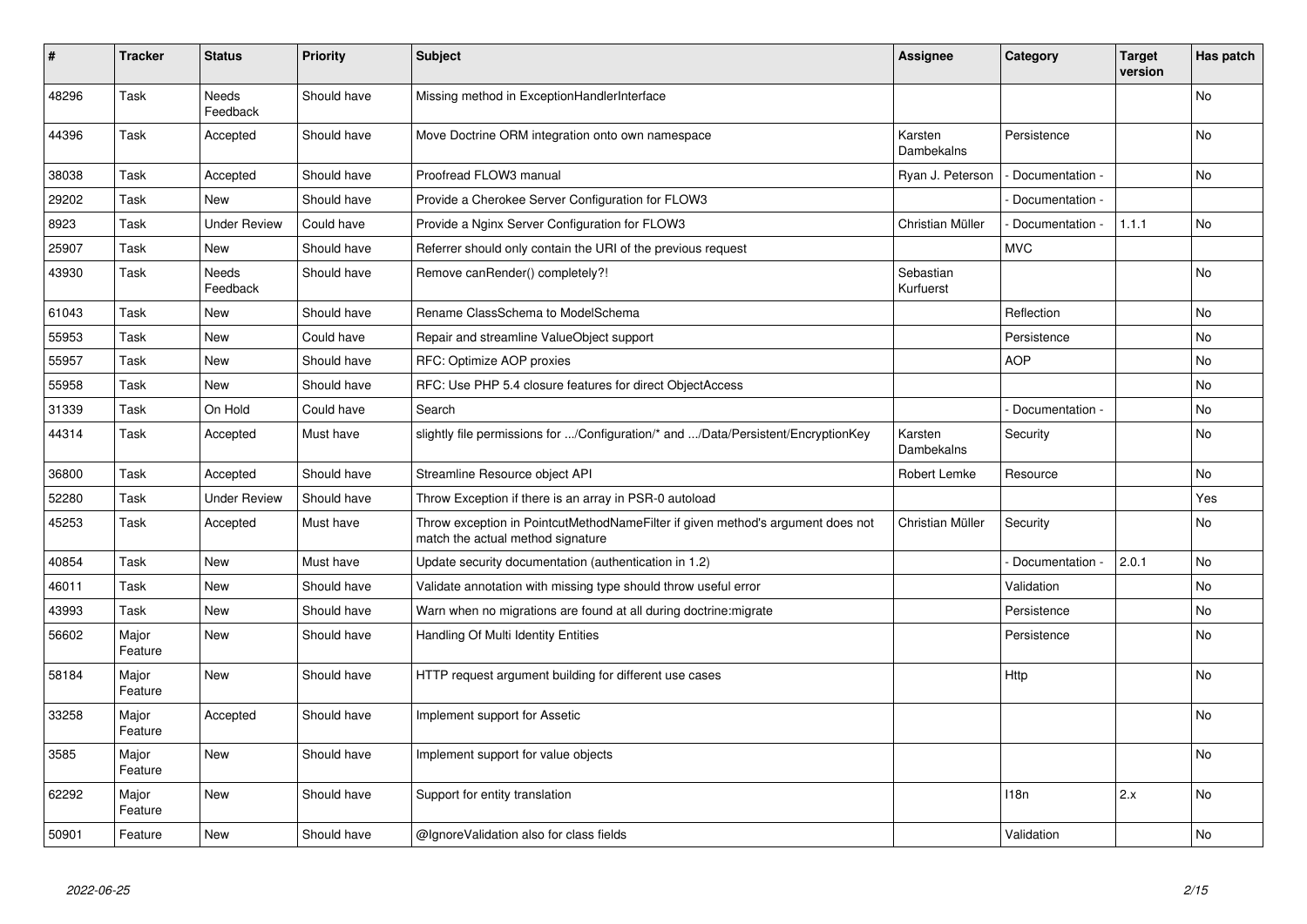| #     | <b>Tracker</b> | <b>Status</b>       | <b>Priority</b> | Subject                                                                                            | Assignee               | Category    | <b>Target</b><br>version | Has patch |
|-------|----------------|---------------------|-----------------|----------------------------------------------------------------------------------------------------|------------------------|-------------|--------------------------|-----------|
| 29387 | Feature        | Needs<br>Feedback   | Should have     | A token with wrong credentials should throw an exception                                           | Andreas Förthner       | Security    |                          |           |
| 39910 | Feature        | Accepted            | Should have     | Ability to query user based on roles                                                               |                        | Security    |                          | No        |
| 39088 | Feature        | <b>New</b>          | Should have     | Add a sgnalslot before compilation                                                                 |                        | Core        |                          | No        |
| 40418 | Feature        | Needs<br>Feedback   | Could have      | Add an option to flow3:cache: flush thats keeps user sessions active                               |                        | Session     |                          | No        |
| 43082 | Feature        | Needs<br>Feedback   | Should have     | Add CLI support for scaffolding models, views, controller                                          |                        |             |                          | No        |
| 37885 | Feature        | New                 | Could have      | Add CLI to show the object-configuration for a FLOW3 object-name                                   | Martin Ficzel          | Cli         |                          | No        |
| 47404 | Feature        | New                 | Could have      | Add getters and setters methods for introduced properties                                          |                        | <b>AOP</b>  |                          | No        |
| 26943 | Feature        | Needs<br>Feedback   | Should have     | Add i18n support to domain models                                                                  | Karsten<br>Dambekalns  | 118n        |                          | No        |
| 50262 | Feature        | New                 | Could have      | Add Keywords to composer Json                                                                      |                        | Package     |                          | No.       |
| 43841 | Feature        | New                 | Should have     | Add package support to validation errors                                                           |                        |             |                          | No.       |
| 890   | Feature        | New                 | Should have     | Add priority for advice chains                                                                     | Robert Lemke           | <b>AOP</b>  |                          |           |
| 27322 | Feature        | On Hold             | Should have     | Add support for Appserver-in-PHP, which could result in much faster executions.                    | Christopher<br>Hlubek  |             |                          | <b>No</b> |
| 59672 | Feature        | <b>Under Review</b> | Should have     | Add support for Doctrine 2.5 embeddables                                                           | Alexander Berl         | Persistence |                          | No        |
| 55793 | Feature        | <b>Under Review</b> | Could have      | Add Support for groupBy                                                                            | Kerstin<br>Huppenbauer | Persistence |                          | No        |
| 36955 | Feature        | <b>New</b>          | Should have     | Add type filter to var dump()                                                                      |                        | Error       |                          | No.       |
| 46216 | Feature        | New                 | Should have     | Add wincache cache backend                                                                         |                        | Cache       |                          | No        |
| 46816 | Feature        | New                 | Should have     | Add xcache cache backend                                                                           |                        | Cache       |                          | No        |
| 58579 | Feature        | <b>New</b>          | Should have     | Adding own environment constants to Flow                                                           |                        |             | 2.x                      | No        |
| 51459 | Feature        | New                 | Should have     | Allow catching of particular exceptions on property mapping                                        |                        | <b>MVC</b>  |                          | No        |
| 33049 | Feature        | New                 | Could have      | Allow configuration of context without environment variable (needed for IIS)                       |                        | Core        |                          | No        |
| 57763 | Feature        | New                 | Should have     | Allow controller / package / action as params in<br>\TYPO3\Fluid\ViewHelpers\Form\ButtonViewHelper |                        |             |                          | No        |
| 3312  | Feature        | Needs<br>Feedback   | Should have     | Allow for easy logging by annotations                                                              | Robert Lemke           | Log         |                          |           |
| 28231 | Feature        | New                 | Should have     | Allow output to STDERR for CLI Response                                                            |                        | <b>MVC</b>  |                          |           |
| 45851 | Feature        | Needs<br>Feedback   | Could have      | Allow referencing environment variables in Settings.yaml                                           | Adrian Föder           |             |                          | No        |
| 47339 | Feature        | Needs<br>Feedback   | Could have      | Allow RequestHandlers to get the current Request injected                                          | Alexander Berl         | Http        |                          | No        |
| 49050 | Feature        | New                 | Should have     | Allow Subqueries in QueryInterface                                                                 |                        | Persistence |                          | No        |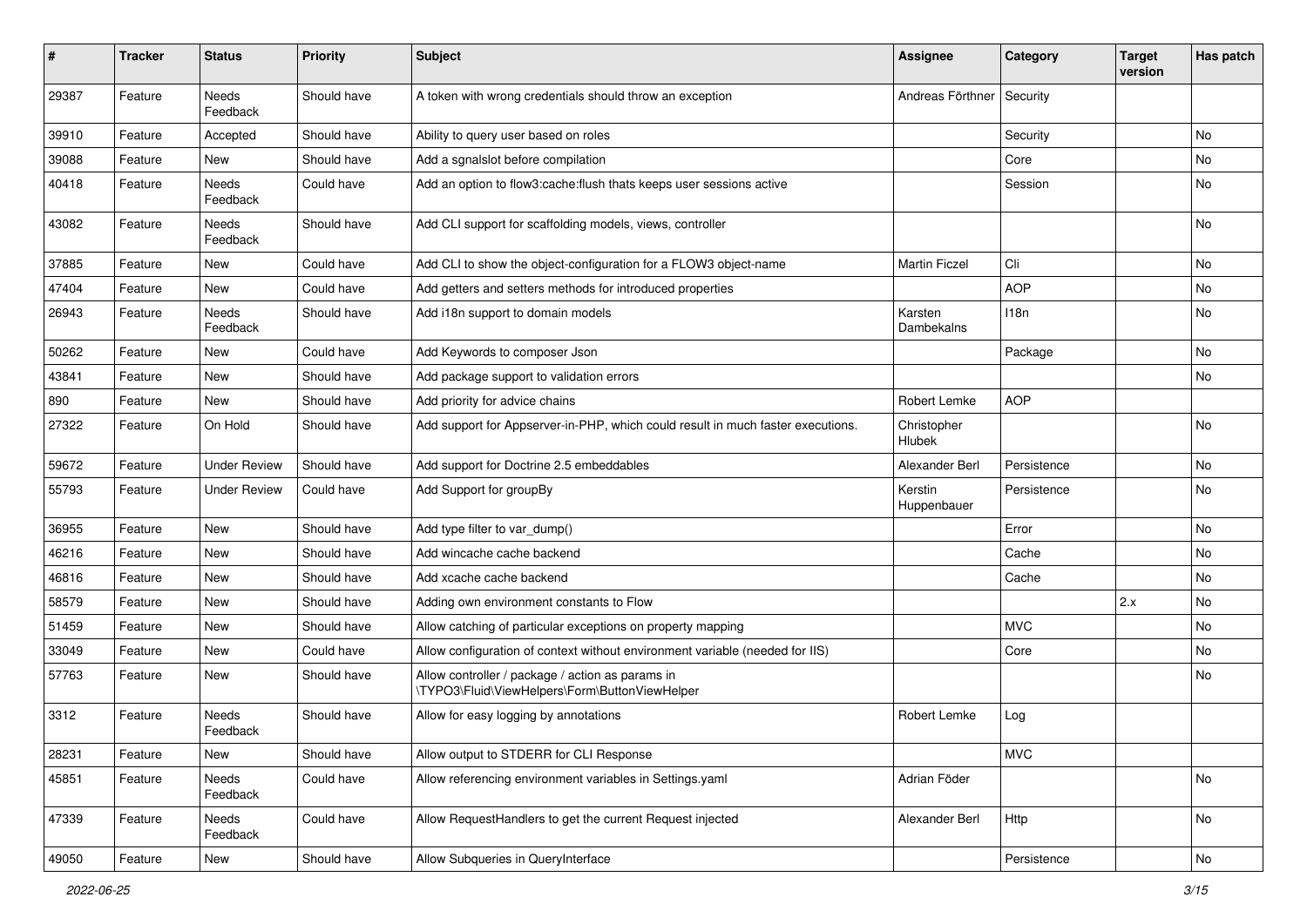| #     | <b>Tracker</b> | <b>Status</b>            | <b>Priority</b> | <b>Subject</b>                                                                                        | <b>Assignee</b>         | Category      | <b>Target</b><br>version | Has patch |
|-------|----------------|--------------------------|-----------------|-------------------------------------------------------------------------------------------------------|-------------------------|---------------|--------------------------|-----------|
| 1785  | Feature        | <b>New</b>               | Must have       | Automatic garbage collection for expired cache entries                                                |                         | Cache         |                          |           |
| 33587 | Feature        | New                      | Should have     | Automatically remove unused Resources                                                                 |                         | Resource      |                          | No        |
| 55199 | Feature        | New                      | Should have     | Avoid Buffering of Shell output                                                                       |                         | Cli           |                          | No        |
| 41900 | Feature        | Accepted                 | Should have     | Check for duplicate PSR-0 autoload namespaces                                                         | Christian Jul<br>Jensen | Package       |                          | No        |
| 30933 | Feature        | <b>Needs</b><br>Feedback | Should have     | Check for unique constraints on add()                                                                 | Karsten<br>Dambekalns   | Persistence   |                          | No        |
| 8463  | Feature        | New                      | Should have     | Check security policy for objects reconstituted in the session scope                                  |                         | Security      |                          |           |
| 8462  | Feature        | New                      | Should have     | Check subobjects in query rewriting                                                                   |                         | Security      |                          |           |
| 58622 | Feature        | New                      | Must have       | Clearer Exception: Array to string conversion                                                         |                         | Core          |                          | No        |
| 30428 | Feature        | New                      | Should have     | Cloning of request arguments                                                                          |                         | <b>MVC</b>    |                          |           |
| 48167 | Feature        | Accepted                 | Should have     | Command line account and role browsing                                                                | Adrian Föder            | Security      |                          | No        |
| 46910 | Feature        | New                      | Should have     | Composer integration - PackageStates.php                                                              |                         |               |                          | No        |
| 29972 | Feature        | <b>Under Review</b>      | Should have     | <b>Configurable Redirects</b>                                                                         | <b>Tim Kandel</b>       | MVC - Routing |                          | No.       |
| 33710 | Feature        | New                      | Should have     | Configuration based on Domain                                                                         |                         |               |                          | No        |
| 33937 | Feature        | Accepted                 | Should have     | Convenience method to resolve public "resource://" paths                                              | Karsten<br>Dambekalns   | Resource      |                          | No        |
| 3580  | Feature        | <b>New</b>               | Must have       | Create an administration panel for the FLOW3 Development context                                      |                         | <b>MVC</b>    |                          |           |
| 26986 | Feature        | Accepted                 | Should have     | Debug toolbar                                                                                         | Christian Müller        |               |                          | No        |
| 5442  | Feature        | New                      | Should have     | Destroy session / logout user on deleting an account                                                  | Andreas Förthner        | Security      |                          |           |
| 30890 | Feature        | Accepted                 | Should have     | Developer Toolbar                                                                                     | Christian Müller        | <b>MVC</b>    |                          | No        |
| 55831 | Feature        | New                      | Should have     | Different scenarios for session settings                                                              |                         |               |                          | No        |
| 50115 | Feature        | <b>Under Review</b>      | Must have       | During the policy loading, we need to take care if class exist                                        | Dominique Feyer         | Security      |                          | Yes       |
| 35030 | Feature        | <b>Under Review</b>      | Should have     | Dynamic locale detection                                                                              | Karsten<br>Dambekalns   | 118n          |                          | No        |
| 37212 | Feature        | Accepted                 | Must have       | Edge Side Includes (ESI)                                                                              | Robert Lemke            | Http          |                          | No        |
| 3587  | Feature        | New                      | Could have      | Enforce validation rules for value objects already in constructor                                     |                         | Validation    |                          |           |
| 55870 | Feature        | New                      | Must have       | Enhance f:form.textfield or add a f:form.datefield VH with enhanced validation and<br>propertymapping | Christian Müller        |               |                          | No        |
| 53177 | Feature        | New                      | Should have     | entity resource policy value support for `this`                                                       |                         | Security      |                          | No        |
| 32607 | Feature        | Needs<br>Feedback        | Should have     | Export localized strings for JS consumption                                                           | Karsten<br>Dambekalns   | 118n          |                          | No        |
| 36510 | Feature        | New                      | Should have     | Firewall Redirect?                                                                                    |                         |               |                          | No        |
| 3306  | Feature        | Accepted                 | Should have     | Flush routes cache automatically on class file modifications                                          | Robert Lemke            | <b>MVC</b>    |                          |           |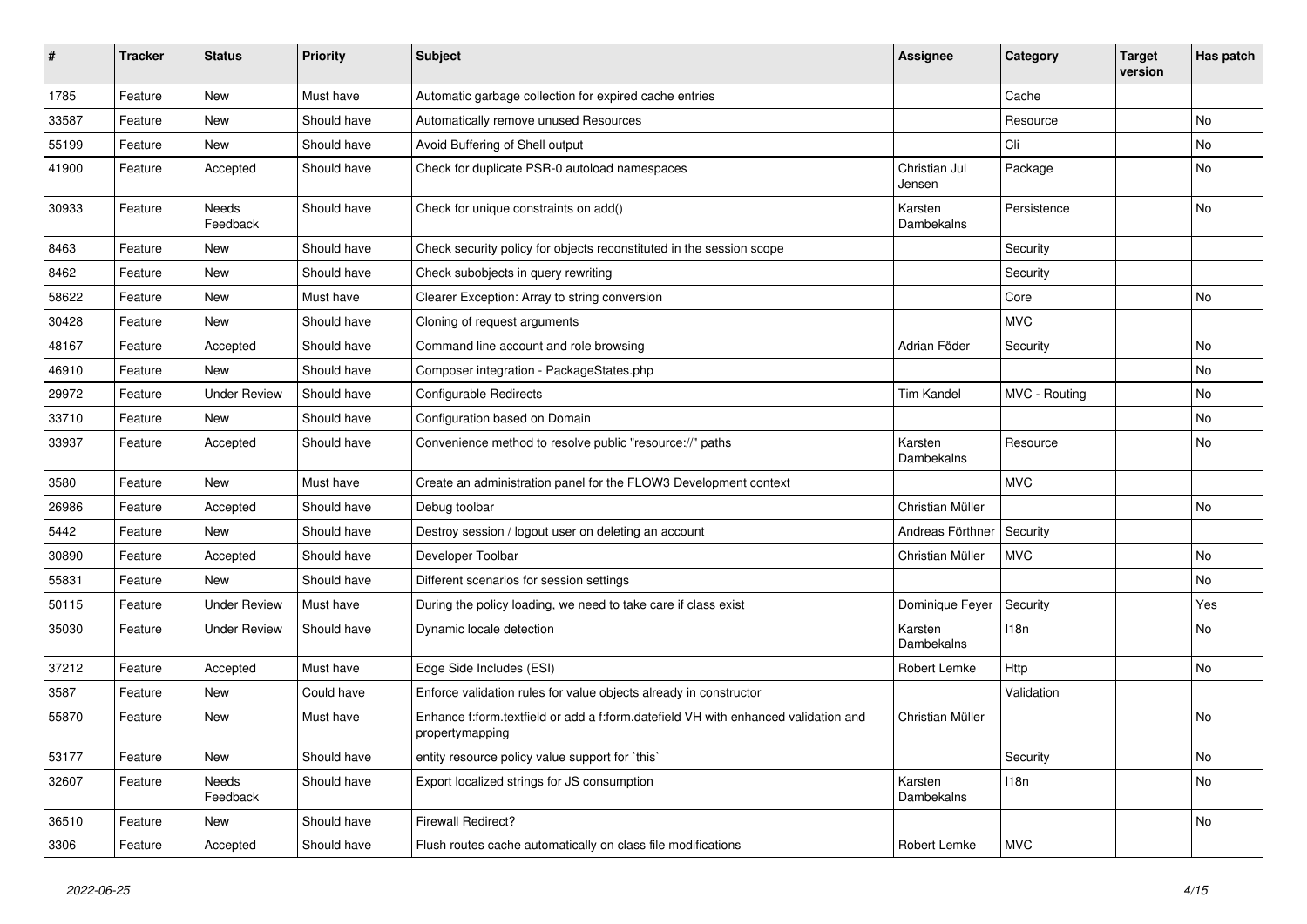| #     | <b>Tracker</b> | <b>Status</b>       | <b>Priority</b> | <b>Subject</b>                                                                                    | <b>Assignee</b>       | Category       | <b>Target</b><br>version | Has patch |
|-------|----------------|---------------------|-----------------|---------------------------------------------------------------------------------------------------|-----------------------|----------------|--------------------------|-----------|
| 28136 | Feature        | <b>New</b>          | Should have     | HTTP Semantics for Transactions and more                                                          |                       | Persistence    |                          | <b>No</b> |
| 56639 | Feature        | <b>New</b>          | Must have       | Implement "getPrivateStorageUriByResource()" for recieving (image-) file URIs                     | Robert Lemke          |                | 2.x                      |           |
| 6602  | Feature        | <b>New</b>          | Could have      | Implement after invocation handling                                                               | Andreas Förthner      | Security       |                          |           |
| 38065 | Feature        | New                 | Must have       | Implement content security for DQL queries                                                        | Andreas Förthner      | Security       |                          | <b>No</b> |
| 3621  | Feature        | <b>New</b>          | Should have     | Implement dynamic firewall filter registration                                                    | Andreas Förthner      | Security       |                          |           |
| 6178  | Feature        | <b>New</b>          | Should have     | Implement FileType and FileSize validators                                                        |                       | Validation     |                          |           |
| 6712  | Feature        | Accepted            | Should have     | Implement mixin support                                                                           | Robert Lemke          | <b>AOP</b>     |                          |           |
| 32985 | Feature        | <b>New</b>          | Should have     | Implement Processing Rules when merging numerically-indexed arrays                                |                       | Utility        |                          | <b>No</b> |
| 3619  | Feature        | <b>New</b>          | Should have     | Implement System Policy Support/System Security                                                   | Andreas Förthner      | Security       |                          |           |
| 46063 | Feature        | New                 | Should have     | Implement username password provider with "remember me" persistent cookie                         | Christopher<br>Hlubek | Security       |                          | <b>No</b> |
| 37372 | Feature        | Accepted            | Should have     | Inheritance in ORM should be configured automatically                                             | Karsten<br>Dambekalns | Persistence    |                          | No        |
| 48409 | Feature        | <b>New</b>          | Could have      | Introduce new Annotation "Slot" for wiring signal and slots                                       |                       | SignalSlot     |                          | <b>No</b> |
| 54037 | Feature        | <b>Under Review</b> | Should have     | JsonView accepts encoding options                                                                 |                       | <b>MVC</b>     |                          | <b>No</b> |
| 32294 | Feature        | <b>New</b>          | Should have     | Lazy initialization of loggers                                                                    |                       |                |                          | <b>No</b> |
| 9861  | Feature        | Needs<br>Feedback   | Should have     | Leave logging up and running as long as possible                                                  |                       | Log            |                          | <b>No</b> |
| 35783 | Feature        | <b>New</b>          | Should have     | Lifecycle method after property mapping                                                           |                       | Object         |                          | <b>No</b> |
| 60095 | Feature        | <b>Under Review</b> | Should have     | LockManager's LockHoldingStackPage should be configurable                                         |                       | Configuration  |                          | No        |
| 44563 | Feature        | <b>New</b>          | Should have     | Logged in users via HTTP Basic always get re-authenticated                                        |                       | Security       |                          | No        |
| 34816 | Feature        | <b>New</b>          | Should have     | Long text encryption                                                                              |                       | Security       |                          | <b>No</b> |
| 47191 | Feature        | <b>Under Review</b> | Should have     | Make (property) Validators aware of parent class and the property they belong to                  |                       | Validation     |                          | No        |
| 37373 | Feature        | <b>Under Review</b> | Should have     | Make annotation overrides / "injection" via Objects.yaml possible                                 | Marc Neuhaus          | Configuration  |                          | <b>No</b> |
| 47075 | Feature        | New                 | Should have     | Make Exception more meaningful                                                                    |                       | Resource       |                          | No        |
| 36715 | Feature        | Accepted            | Should have     | Make simultaneous use of multiple persistence backends possible                                   | Karsten<br>Dambekalns | Persistence    |                          | No        |
| 45103 | Feature        | New                 | Should have     | Make static resource URI generation available outside of Fluid                                    |                       | Resource       |                          | No        |
| 44123 | Feature        | <b>New</b>          | Should have     | Make the "Flow requires the PHP setting "date.timezone"" error more beautiful                     |                       |                |                          | <b>No</b> |
| 47456 | Feature        | <b>New</b>          | Should have     | ManyToOne and OneToOne Relations of Objects passed as Action Argument are<br>loaded automatically |                       | Validation     |                          | <b>No</b> |
| 59244 | Feature        | New                 | Should have     | Message or Container needs context                                                                |                       |                |                          | <b>No</b> |
| 39609 | Feature        | Accepted            | Should have     | <b>Migration Version</b>                                                                          | Karsten<br>Dambekalns | - Migrations - |                          | <b>No</b> |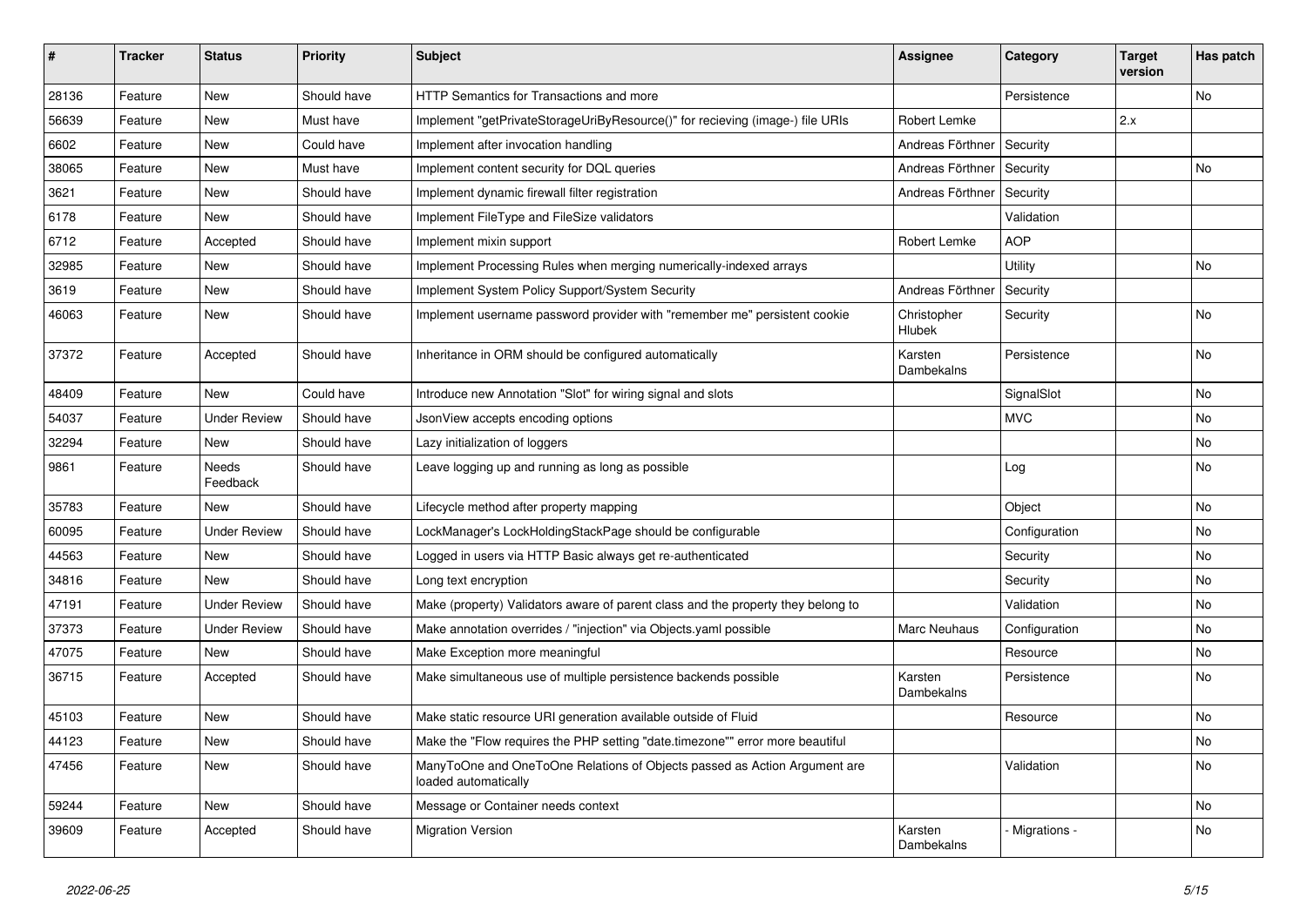| #     | <b>Tracker</b> | <b>Status</b>            | <b>Priority</b> | <b>Subject</b>                                                                  | Assignee              | Category    | <b>Target</b><br>version | Has patch |
|-------|----------------|--------------------------|-----------------|---------------------------------------------------------------------------------|-----------------------|-------------|--------------------------|-----------|
| 40555 | Feature        | Accepted                 | Must have       | Missing command arguments parameter in Core\Booting\Scripts::executeCommand()   | Karsten<br>Dambekalns | Core        |                          | Yes       |
| 35781 | Feature        | New                      | Should have     | Model validation                                                                |                       | Validation  |                          | No        |
| 26745 | Feature        | <b>New</b>               | Should have     | MVC should know about entities lying in the session                             |                       | <b>MVC</b>  |                          | No        |
| 31262 | Feature        | New                      | Should have     | Named arguments in Objects.yaml for constructor arguments                       |                       | Object      |                          | No        |
| 34674 | Feature        | Accepted                 | Should have     | NotFoundView is not injected in ActionController                                | Robert Lemke          | <b>MVC</b>  |                          | No        |
| 56036 | Feature        | New                      | Should have     | Optimize autoloading                                                            |                       |             |                          | No        |
| 56486 | Feature        | New                      | Should have     | Optimize the ObjectManager for performance                                      |                       |             |                          | No        |
| 30418 | Feature        | <b>New</b>               | Should have     | Package bootstrapping following dependencies                                    |                       | Core        |                          |           |
| 5774  | Feature        | New                      | Should have     | Package Manager should clear all cache entries tagged with %PACKAGE%            |                       | Package     |                          |           |
| 28052 | Feature        | On Hold                  | Should have     | Possibility to enable or disable accounts                                       | Julian Kleinhans      | Security    |                          | No        |
| 48862 | Feature        | New                      | Should have     | Possibility to exclude package from file monitoring                             |                       | Monitor     |                          | No        |
| 31484 | Feature        | Needs<br>Feedback        | Could have      | possibility to modify inner workings of proxy class builder                     |                       |             |                          | No        |
| 9968  | Feature        | New                      | Should have     | Promote security publishing configuration automatically when persisting models  | Andreas Förthner      | Security    |                          |           |
| 6603  | Feature        | New                      | Must have       | Provide a policy management API                                                 | Andreas Förthner      | Security    |                          |           |
| 28074 | Feature        | <b>Needs</b><br>Feedback | Should have     | Provide a shell script that installs Phoenix or FLOW3 from git                  | Markus Bucher         |             |                          | No        |
| 52590 | Feature        | New                      | Should have     | Provide a way to get the Doctrine QueryBuilder                                  |                       |             |                          | No        |
| 29258 | Feature        | Needs<br>Feedback        | Should have     | Provide a way to override classes by environment                                |                       |             |                          | No        |
| 2817  | Feature        | <b>Needs</b><br>Feedback | Should have     | Provide safeguard for preventing multiple submits of a form                     |                       | <b>MVC</b>  |                          | No        |
| 29476 | Feature        | New                      | Should have     | Provider rendering time and query count for request                             |                       |             |                          |           |
| 9537  | Feature        | New                      | Should have     | Query criterions should be able to compare whole objects                        |                       | Persistence |                          |           |
| 44738 | Feature        | New                      | Must have       | Re-Validation of argument's custom validators                                   |                       | Validation  |                          | No        |
| 36509 | Feature        | New                      | Should have     | redirectToUri to an uri with acl forces a 403 because of missing csrf token.    |                       |             |                          | No        |
| 26767 | Feature        | New                      | Should have     | Reflection method to get a method return type and documentation                 |                       | Reflection  |                          |           |
| 39253 | Feature        | Accepted                 | Should have     | Remove mirroring mode option and code                                           | Karsten<br>Dambekalns | Resource    |                          | No        |
| 30423 | Feature        | <b>New</b>               | Should have     | Rendering template of other action without forward                              |                       | <b>MVC</b>  |                          | No        |
| 37279 | Feature        | New                      | Should have     | Request PropertyMapping                                                         |                       | Property    |                          | No        |
| 45100 | Feature        | <b>Under Review</b>      | Should have     | RequestDispatchingAspect should check if entry point can handle current request | Christopher<br>Hlubek |             |                          |           |
| 34133 | Feature        | New                      | Could have      | RFC: Handle Semicolons in Path part of URIs as Scoped Path Parameters           |                       | Property    |                          | No        |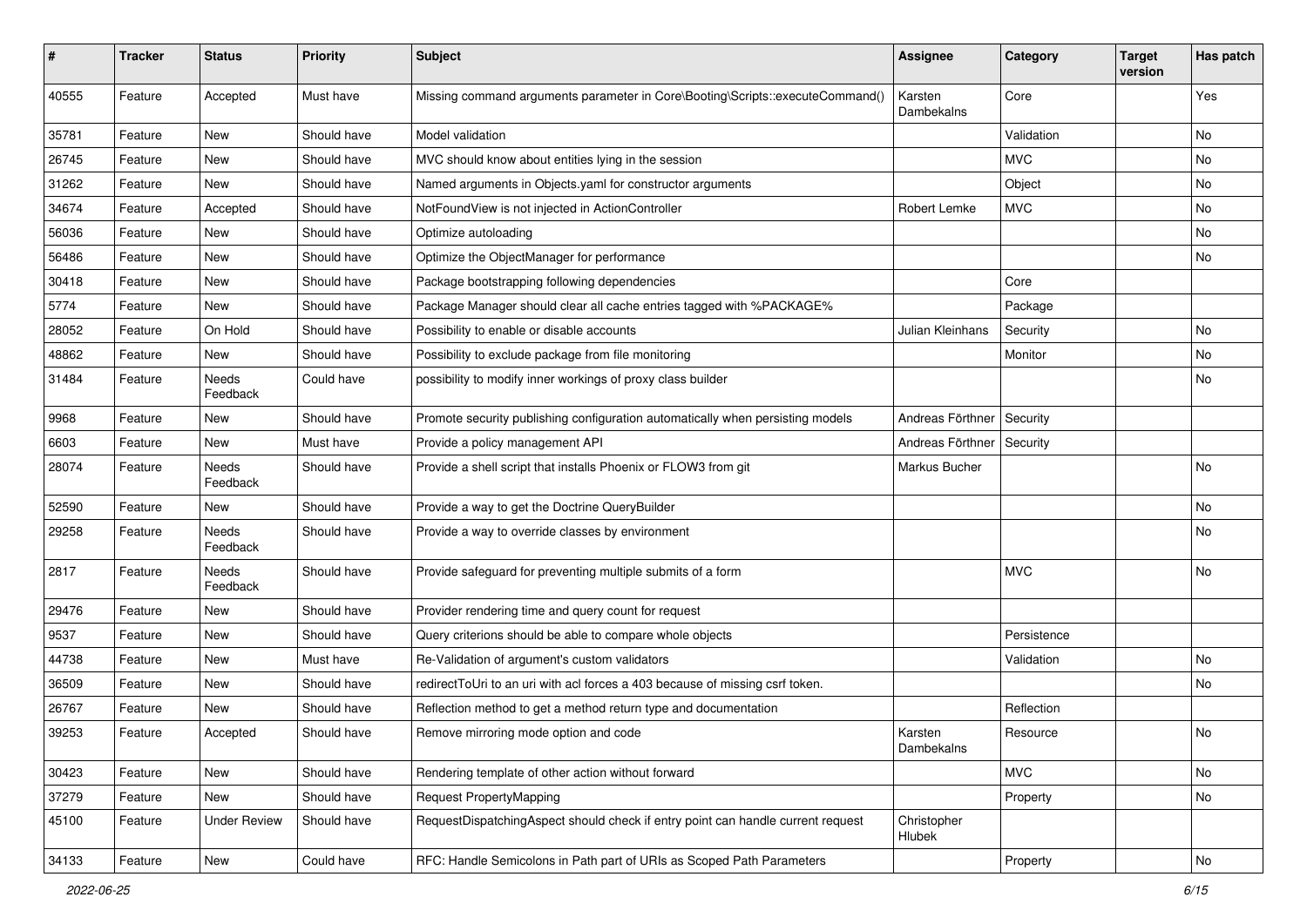| #     | <b>Tracker</b> | <b>Status</b>       | <b>Priority</b> | <b>Subject</b>                                                                                             | Assignee              | Category      | <b>Target</b><br>version | Has patch |
|-------|----------------|---------------------|-----------------|------------------------------------------------------------------------------------------------------------|-----------------------|---------------|--------------------------|-----------|
| 39788 | Feature        | <b>New</b>          | Could have      | RFC: Repository based NotExistsValidator                                                                   |                       | Validation    |                          | No        |
| 49039 | Feature        | New                 | Could have      | RFC: Use PSR-3 logger interface in Flow                                                                    |                       | Log           |                          | No        |
| 44891 | Feature        | New                 | Should have     | Routes should be able to enforce http/https protocol                                                       |                       | MVC - Routing |                          | No        |
| 8981  | Feature        | New                 | Could have      | Security/Performance: Provide Webserver Configuration file for common webservers -<br>do not use .htaccess |                       |               |                          |           |
| 37846 | Feature        | New                 | Should have     | Should be able to declare more than one controllerObjectName per requestPatterns                           |                       | Security      |                          | No        |
| 56744 | Feature        | New                 | Must have       | stay logged in                                                                                             |                       |               |                          | No        |
| 38222 | Feature        | New                 | Could have      | Step execution signals with concrete name                                                                  |                       | Core          |                          | No        |
| 55719 | Feature        | <b>New</b>          | Could have      | Support additional Resource Folders                                                                        |                       |               |                          | No        |
| 3728  | Feature        | New                 | Should have     | Support arrays of objects as controller arguments                                                          |                       | <b>MVC</b>    |                          |           |
| 26765 | Feature        | Accepted            | Should have     | Support class schema features for every reflected class                                                    | Karsten<br>Dambekalns | Reflection    |                          | No        |
| 46371 | Feature        | <b>New</b>          | Should have     | Support compilation of static information in proxy classes                                                 | Christopher<br>Hlubek |               |                          | No        |
| 41420 | Feature        | New                 | Should have     | Support entity versioning                                                                                  |                       | Persistence   |                          | No        |
| 9313  | Feature        | New                 | Should have     | Support for currencies                                                                                     |                       | 118n          |                          | No        |
| 32106 | Feature        | Accepted            | Should have     | Support for Object source in PropertyMapper                                                                |                       | Property      |                          | Yes       |
| 56556 | Feature        | <b>New</b>          | Should have     | support has Property and is Property                                                                       |                       |               |                          | No        |
| 48657 | Feature        | <b>Under Review</b> | Should have     | support HTTP_RANGE                                                                                         |                       |               |                          | No        |
| 47273 | Feature        | New                 | Should have     | Support mapping properties with differing types for setter and property                                    |                       | Property      |                          | No        |
| 3153  | Feature        | New                 | Should have     | Support of action based filter rules defined by annotation.                                                |                       | <b>MVC</b>    |                          |           |
| 51676 | Feature        | <b>Under Review</b> | Should have     | Support of symlinks for Resources                                                                          |                       | Resource      |                          | No        |
| 30258 | Feature        | New                 | Should have     | Support optional package dependencies                                                                      |                       |               |                          |           |
| 56916 | Feature        | New                 | Should have     | Support PATCH request method as of RFC5789                                                                 |                       | Http          |                          | No        |
| 4146  | Feature        | Accepted            | Should have     | Support typed parameters for validation                                                                    | Karsten<br>Dambekalns | Validation    |                          |           |
| 45409 | Feature        | New                 | Should have     | Support validation of abstract nested properties                                                           |                       | Validation    |                          | No        |
| 3588  | Feature        | Accepted            | Should have     | Support value objects in the Object Factory                                                                | Robert Lemke          | Object        |                          |           |
| 1856  | Feature        | New                 | Should have     | The Package Manager checks dependencies between packages on each activation /<br>deactivation              | Christopher<br>Hlubek | Package       |                          |           |
| 46050 | Feature        | New                 | Could have      | To decouple log file writing at Logger->logException                                                       |                       | Log           |                          | No        |
| 33018 | Feature        | New                 | Should have     | Translator should support override of labels from other packages                                           |                       | 118n          |                          | No        |
| 3305  | Feature        | Accepted            | Must have       | Unmodified objects retrieved from a repository should not be validated in the<br>controller                | Robert Lemke          | <b>MVC</b>    |                          | No        |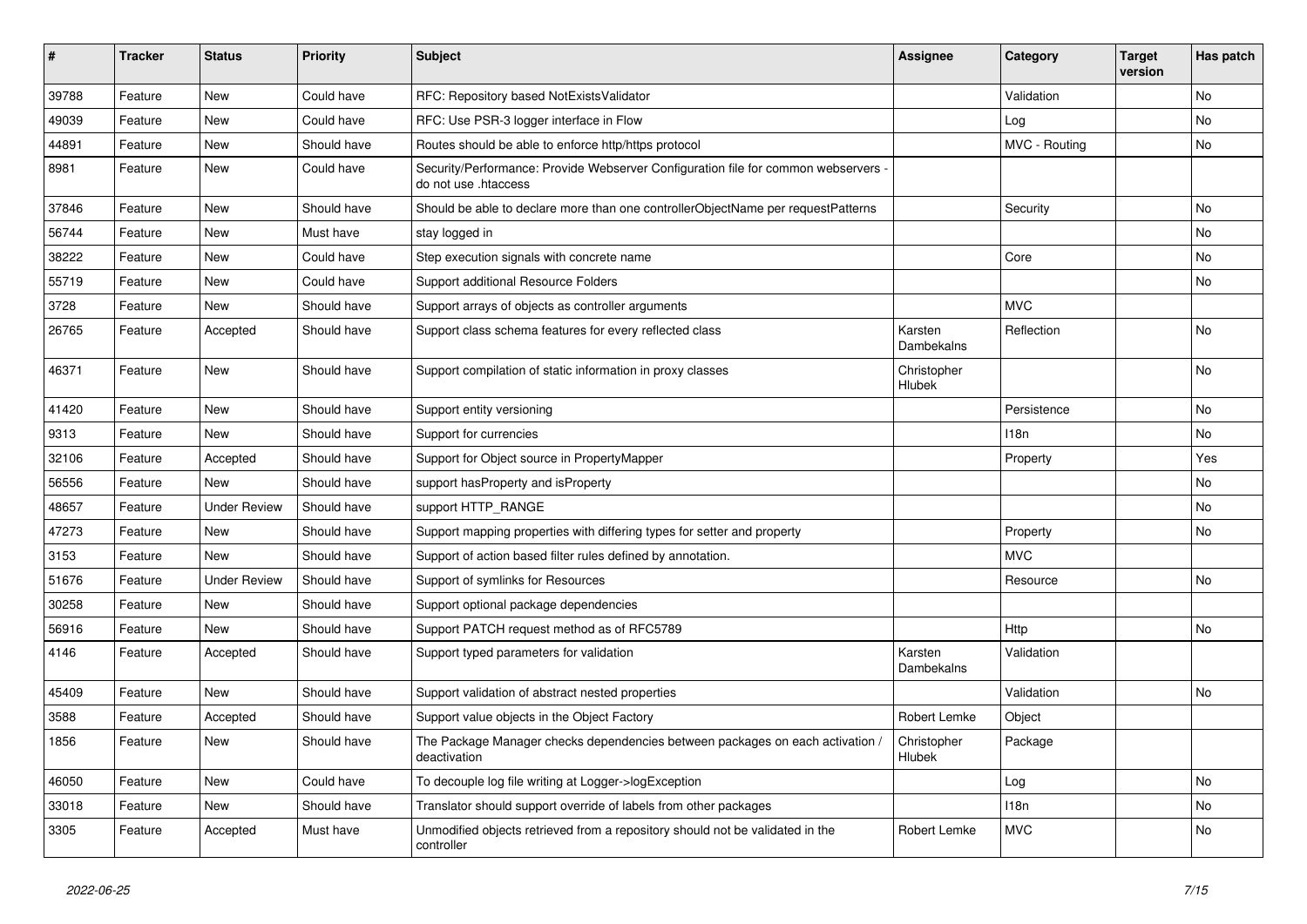| $\vert$ # | <b>Tracker</b> | <b>Status</b>            | <b>Priority</b> | <b>Subject</b>                                                                                            | Assignee              | Category         | <b>Target</b><br>version | Has patch |
|-----------|----------------|--------------------------|-----------------|-----------------------------------------------------------------------------------------------------------|-----------------------|------------------|--------------------------|-----------|
| 43572     | Feature        | <b>New</b>               | Should have     | Uri should support manipulation of query arguments                                                        |                       |                  |                          | <b>No</b> |
| 35388     | Feature        | <b>New</b>               | Could have      | Use the current package as default for translations within controllers                                    |                       | 118 <sub>n</sub> |                          | <b>No</b> |
| 28399     | Feature        | <b>Needs</b><br>Feedback | Should have     | Validation message and code should be configurable for bundled validators                                 |                       | Validation       |                          | <b>No</b> |
| 64842     | Feature        | <b>New</b>               | Could have      | Validation of Property should also happen before Property Mapping.                                        |                       |                  |                          | <b>No</b> |
| 31261     | Feature        | New                      | Should have     | Virtual objects - generate proxy classes for interfaces                                                   |                       | Object           |                          | No        |
| 47951     | Feature        | <b>New</b>               | Should have     | Warn if persistence stack is not empty at the end of a get-request                                        |                       | Persistence      |                          | No        |
| 37405     | Feature        | <b>Under Review</b>      | Should have     | When changing a property wich is used in routing the Link-VH should direkt to the<br>new properties value |                       | MVC - Routing    |                          | <b>No</b> |
| 8464      | Feature        | New                      | Should have     | Write settings using the ConfigurationManager                                                             |                       | Configuration    |                          | No        |
| 46318     | Feature        | <b>New</b>               | Should have     | [caching framework] Extend cache interface to handle multiple entries                                     |                       | Cache            |                          | No        |
| 41727     | Bug            | Accepted                 | Should have     | @Flow\Identity and @ORM\InheritanceType("JOINED") can't be used together                                  | Karsten<br>Dambekalns |                  |                          | No        |
| 48093     | Bug            | <b>New</b>               | Must have       | AbstractCompositeValidators memory consumption continuously grow                                          |                       | Validation       | 2.0.1                    | Yes       |
| 35720     | <b>Bug</b>     | <b>New</b>               | Must have       | Access denied Exception for widget links to actions with a policy                                         |                       | Security         |                          | <b>No</b> |
| 28319     | Bug            | Needs<br>Feedback        | Should have     | Access denied will be logged at the wrong location in nested calls                                        |                       | Security         |                          | No        |
| 33055     | <b>Bug</b>     | <b>New</b>               | Must have       | AccessDeniedException instead of WebRedirect                                                              |                       | Security         |                          | <b>No</b> |
| 38980     | Bug            | <b>New</b>               | Must have       | ActionController: behavior of required arguments is not consistent                                        |                       | Validation       |                          | <b>No</b> |
| 62740     | Bug            | <b>New</b>               | Should have     | Add check on literal in TypeHandlingUtility::isCollectionType                                             |                       | Utility          |                          | No        |
| 27379     | <b>Bug</b>     | <b>Needs</b><br>Feedback | Must have       | add check to clear the database at tearDown in testing                                                    |                       |                  |                          | <b>No</b> |
| 31500     | Bug            | <b>Under Review</b>      | Must have       | Argument validation for CLI requests is not done                                                          | Karsten<br>Dambekalns | Validation       |                          | No        |
| 2974      | Bug            | New                      | Must have       | Aspect / Proxy Cache is not emptied automatically if an interface used for introduction<br>was modified   | Robert Lemke          | <b>AOP</b>       |                          |           |
| 55954     | Bug            | <b>New</b>               | Should have     | Associations to ValueObjects should not be cascade all'd                                                  |                       |                  |                          | No        |
| 36508     | Bug            | <b>New</b>               | Should have     | <b>AuthenticationProvider Request Patterns</b>                                                            |                       | Security         |                          | No        |
| 32707     | <b>Bug</b>     | Accepted                 | Must have       | <b>Bad Bad FileBackend</b>                                                                                | Karsten<br>Dambekalns | Cache            | 2.0.1                    | <b>No</b> |
| 53189     | Bug            | <b>New</b>               | Should have     | Blog tutorial no longer works                                                                             | <b>Philipp Maier</b>  |                  |                          | <b>No</b> |
| 59023     | <b>Bug</b>     | <b>New</b>               | Should have     | BooleanConverter should not convert empty values to boolean                                               |                       | Property         |                          | No        |
| 50080     | <b>Bug</b>     | Needs<br>Feedback        | Should have     | Broken concept for CLI/Web separation                                                                     | Karsten<br>Dambekalns | Core             |                          | No        |
| 54446     | Bug            | New                      | Should have     | Cache filebackend 'include once'                                                                          |                       | Cache            |                          | <b>No</b> |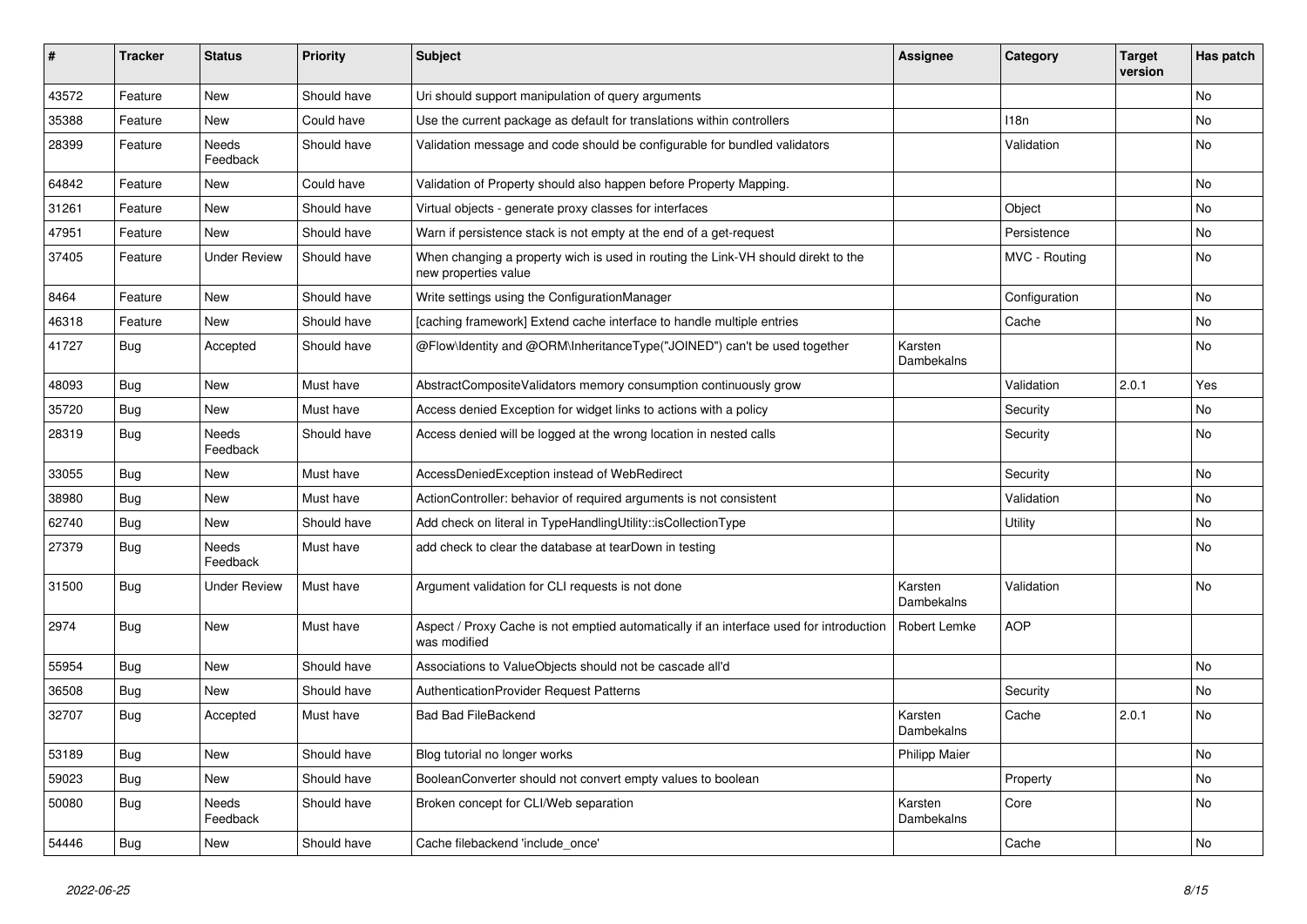| #     | <b>Tracker</b> | <b>Status</b>       | <b>Priority</b> | <b>Subject</b>                                                                                       | <b>Assignee</b>       | Category    | <b>Target</b><br>version | Has patch |
|-------|----------------|---------------------|-----------------|------------------------------------------------------------------------------------------------------|-----------------------|-------------|--------------------------|-----------|
| 42520 | Bug            | New                 | Must have       | Cache must be flushed globally for package state changes                                             |                       | Core        |                          | No        |
| 58744 | <b>Bug</b>     | New                 | Should have     | Can not split configuration in settings.yaml                                                         |                       |             |                          | No        |
| 52430 | Bug            | New                 | Should have     | Cannot convert from UUID to auto-increment ID                                                        |                       |             |                          | No        |
| 28016 | <b>Bug</b>     | Needs<br>Feedback   | Should have     | Cascade remove of cleared ArrayCollection                                                            | Karsten<br>Dambekalns | Persistence |                          | No        |
| 52909 | Bug            | <b>New</b>          | Should have     | Class Loader fallback to non-proxy hides fatal errors                                                |                       | Core        |                          | No.       |
| 53533 | <b>Bug</b>     | New                 | Should have     | Class reflection assumes reverse PSR-0, can lead to fail in autoloader                               |                       | Reflection  |                          | No        |
| 51809 | <b>Bug</b>     | <b>Under Review</b> | Must have       | Commit "[BUGFIX] Published resources don't support symlinks" produces an fatal<br>error on Windows   | Adrian Föder          | Core        | 2.0.1                    | <b>No</b> |
| 43621 | Bug            | <b>Under Review</b> | Must have       | Composer installer overwrites Settings.yaml.example                                                  | Karsten<br>Dambekalns |             |                          | No        |
| 57437 | <b>Bug</b>     | <b>New</b>          | Should have     | Composer package replacement is not supported                                                        |                       | Package     |                          | No        |
| 59442 | Bug            | <b>Under Review</b> | Should have     | Composite primary keys including foreign entity don't work                                           |                       | Persistence |                          | No        |
| 48898 | <b>Bug</b>     | New                 | Must have       | configuration for roles fails if one of Policy yaml files contain empty "roles array"                | Christian Müller      | Security    | 2.0.1                    | <b>No</b> |
| 53224 | Bug            | New                 | Should have     | Constructor in subclass breaks call chain leading to missing identifier / uuid                       |                       | Object      |                          | No        |
| 31210 | <b>Bug</b>     | New                 | Must have       | constructor of proxy class not compatible with interfaces defening a constructor                     |                       | Object      |                          | No        |
| 42606 | Bug            | New                 | Must have       | Content Security with nested objects                                                                 |                       | Security    |                          | No        |
| 57541 | <b>Bug</b>     | <b>Under Review</b> | Must have       | Content Security: operands work intrinsically differently in Rewrite and Manual check                |                       | Security    |                          | No        |
| 42601 | Bug            | Under Review        | Must have       | Content Security: QOM rewriting is omitted if used in certain cases in an Action<br>Controller       | Robert Lemke          | Security    | 2.0.1                    | No        |
| 56573 | <b>Bug</b>     | New                 | Should have     | Converting by Flow\Identity                                                                          |                       | Persistence |                          | No        |
| 41148 | Bug            | <b>New</b>          | Must have       | Converting of ValueObjects                                                                           |                       |             |                          | No.       |
| 47073 | Bug            | New                 | Must have       | Cookie causes Error after Update                                                                     |                       | Http        |                          | No        |
| 65684 | Bug            | New                 | Should have     | Could not acquire lock for ClassLoader cache creation                                                | Sebastian Heuer       |             |                          | No        |
| 27798 | <b>Bug</b>     | Accepted            | Must have       | CSRF protection not working for forms in a plugin                                                    |                       | Security    | 2.0.1                    | No        |
| 46066 | Bug            | New                 | Should have     | Currency formatter uses wrong format for ISO 4217 currency codes                                     |                       | 118n        |                          | No        |
| 51312 | <b>Bug</b>     | New                 | Should have     | Default php error handler generates warning (when loading<br>TYPO3\Flow\Error\Exception class)       |                       | Core        | 2.0                      | No.       |
| 48430 | Bug            | New                 | Should have     | Default validator-messages are not correctly formatted                                               |                       |             |                          | No        |
| 44244 | Bug            | New                 | Should have     | defaultOrderings aren't applied on related objects                                                   |                       | Persistence |                          | No        |
| 35831 | Bug            | New                 | Must have       | Deleting or unpublishing of a resource deletes all published symlinks<br>(Web/_Resources/Persistent) |                       |             |                          | No        |
| 29425 | <b>Bug</b>     | New                 | Should have     | Deletion of a blog post with resources fails with FK constraint error                                |                       | Persistence |                          |           |
| 45611 | <b>Bug</b>     | New                 | Could have      | Destruction of session after logout should be configurable                                           |                       | Security    |                          | No        |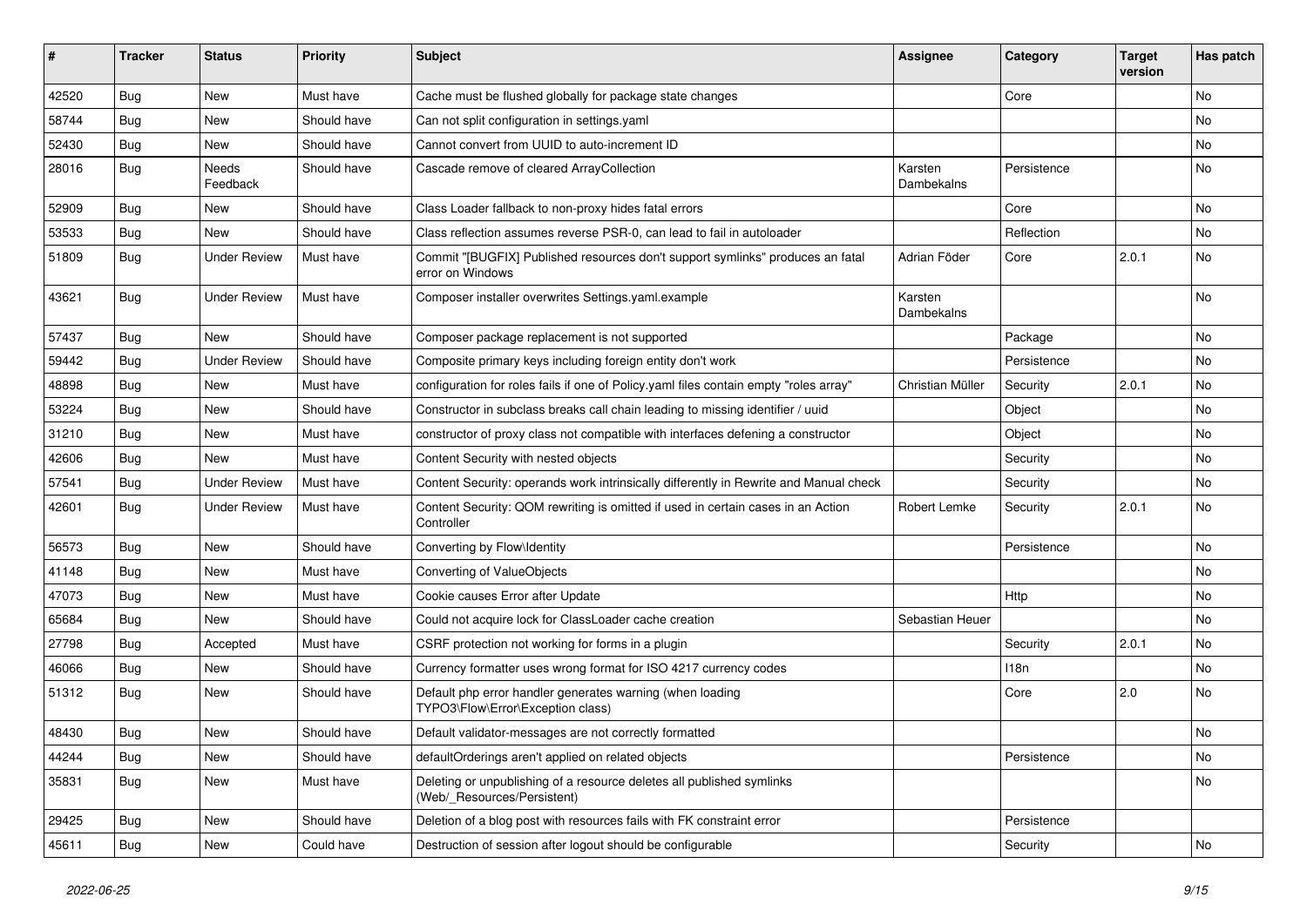| #     | <b>Tracker</b> | <b>Status</b>            | <b>Priority</b> | Subject                                                                                                      | <b>Assignee</b>              | Category                         | <b>Target</b><br>version | Has patch |
|-------|----------------|--------------------------|-----------------|--------------------------------------------------------------------------------------------------------------|------------------------------|----------------------------------|--------------------------|-----------|
| 54146 | Bug            | New                      | Should have     | Different sorting of arguments in ACL Patterns doesnt work                                                   | Christian Müller             | Security                         |                          | <b>No</b> |
| 37354 | <b>Bug</b>     | Accepted                 | Should have     | Do not apply generateValueHash() and generateUuid() if custom identifier is used                             | Karsten<br>Dambekalns        | Persistence                      |                          | <b>No</b> |
| 51188 | <b>Bug</b>     | <b>New</b>               | Should have     | Doctrine does not respect AOP-injected properties                                                            |                              | Persistence                      |                          | No        |
| 51489 | <b>Bug</b>     | New                      | -- undefined -- | Doctrine\Common\Annotations\AnnotationException thrown in file<br>AnnotationException.php                    |                              | Annotations                      |                          | <b>No</b> |
| 44148 | Bug            | <b>New</b>               | Should have     | Documentation for executeCommand() needs clarification                                                       |                              |                                  | 2.0.1                    | <b>No</b> |
| 40802 | <b>Bug</b>     | Accepted                 | Should have     | Documentation mistake (authentication)                                                                       | Karsten<br>Dambekalns        | Documentation -                  | 1.1.1                    | No        |
| 46716 | Bug            | New                      | Must have       | Empty class names in DependencyInjection proxy code when using Caches /<br>Factory-created dependencies      |                              | Object                           | 2.0.1                    | No        |
| 47236 | <b>Bug</b>     | <b>Needs</b><br>Feedback | Should have     | Error at offset 6279 of 6338                                                                                 |                              |                                  |                          | <b>No</b> |
| 43967 | Bug            | New                      | Should have     | Error in evaluating orphanRemoval in Flow Annotation driver                                                  |                              | Persistence                      |                          | No        |
| 48873 | <b>Bug</b>     | New                      | Should have     | Error when calling resourceManager->deleteResource on unpublished Resource                                   |                              | <b>Error Handler</b><br>Report - |                          | <b>No</b> |
| 45640 | Bug            | New                      | Could have      | Every relation is set to cascade=all if the related entity is no aggregate root                              |                              | Persistence                      |                          | No        |
| 40410 | <b>Bug</b>     | <b>Needs</b><br>Feedback | Should have     | Exception when using Apc, Memcached of Redis cache backend for reflection status<br>and object configuration | Karsten<br>Dambekalns        | Cache                            |                          | No        |
| 33024 | <b>Bug</b>     | Accepted                 | Must have       | Exception when validating a float in a Model with the Number validator                                       | Karsten<br>Dambekalns        | 118n                             |                          | <b>No</b> |
| 52945 | <b>Bug</b>     | <b>New</b>               | Should have     | Excluded classes should only be excluded from reflection but still autoloaded                                |                              |                                  |                          | <b>No</b> |
| 53262 | Bug            | New                      | Should have     | FileBakend have some race condition                                                                          | Dominique Feyer              | Cache                            |                          | Yes       |
| 55306 | <b>Bug</b>     | <b>Under Review</b>      | Should have     | Filenames should not exceed 255 characters                                                                   | Christian Müller             |                                  |                          | No.       |
| 43192 | <b>Bug</b>     | Accepted                 | Should have     | findByIdentifier() for non-persisted objects not working for custom identifier properties                    | Karsten<br>Dambekalns        | Persistence                      |                          | <b>No</b> |
| 58975 | <b>Bug</b>     | New                      | Must have       | Fix command for Linux in Qucikstart documentation                                                            |                              | Documentation -                  |                          | <b>No</b> |
| 56856 | <b>Bug</b>     | <b>Under Review</b>      | Must have       | Fix StandardView Template                                                                                    |                              |                                  |                          | <b>No</b> |
| 59366 | <b>Bug</b>     | <b>Under Review</b>      | Should have     | fix* lifecycle callbacks should not be registered for unproxied entities                                     |                              | Persistence                      |                          | No        |
| 55937 | <b>Bug</b>     | New                      | Must have       | FlashMessage queue is lost                                                                                   |                              | Session                          |                          | No        |
| 56544 | Bug            | New                      | Must have       | FLOW Exception on tar package inclusion via composer                                                         |                              | Core                             |                          | No        |
| 32574 | <b>Bug</b>     | Accepted                 | Should have     | FLOW3 enters fork bombs when using cgi-fcgi vs cli                                                           | Karsten<br><b>Dambekalns</b> | Core                             |                          | No        |
| 30424 | Bug            | New                      | Must have       | Forward object arguments with changes                                                                        |                              | <b>MVC</b>                       |                          |           |
| 58193 | <b>Bug</b>     | <b>Under Review</b>      | Should have     | Forward-port changelogs to master branch                                                                     | Karsten<br>Dambekalns        |                                  |                          | No        |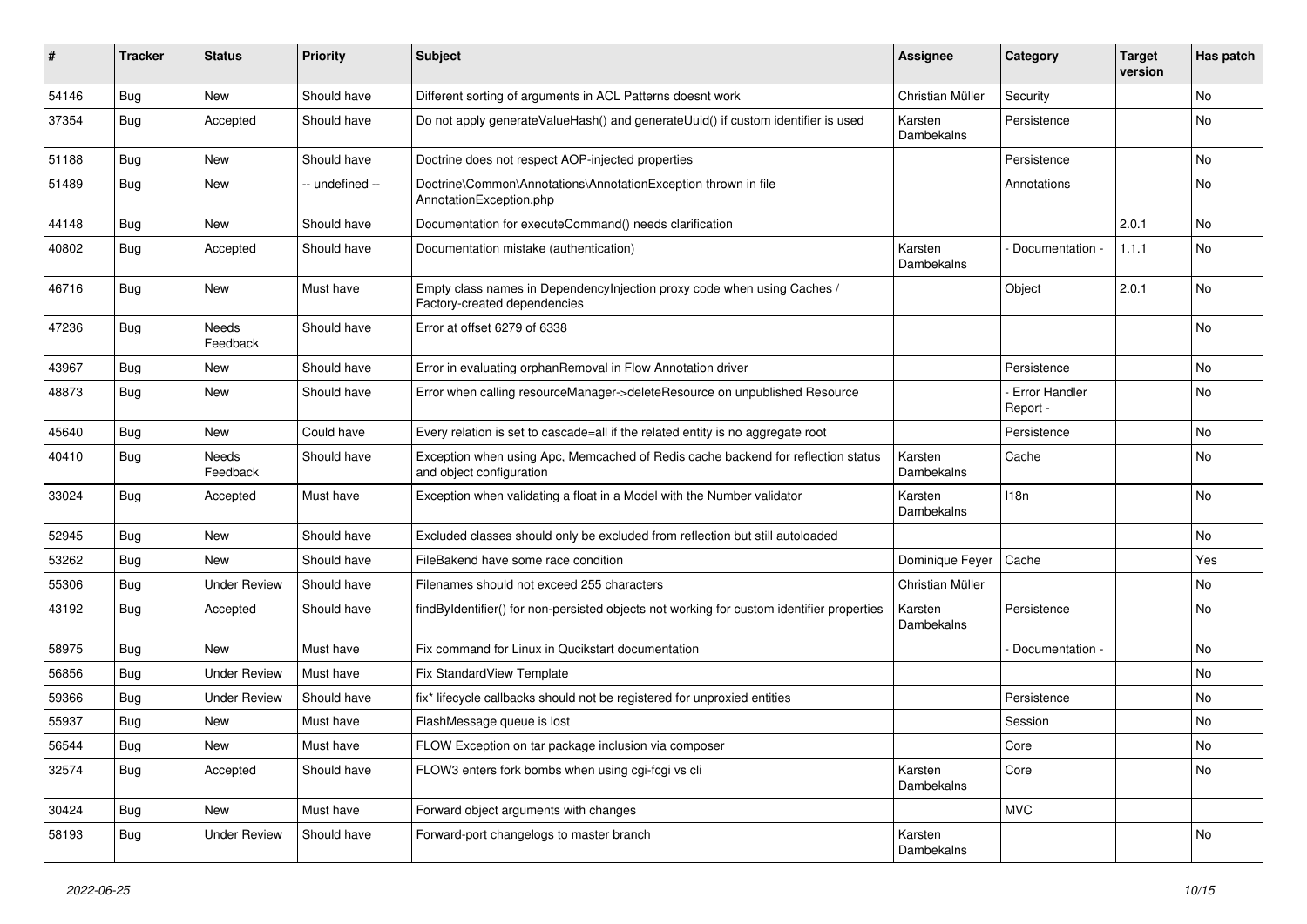| ∦     | <b>Tracker</b> | <b>Status</b>            | <b>Priority</b> | <b>Subject</b>                                                                                | <b>Assignee</b>             | Category        | <b>Target</b><br>version | Has patch |
|-------|----------------|--------------------------|-----------------|-----------------------------------------------------------------------------------------------|-----------------------------|-----------------|--------------------------|-----------|
| 47487 | Bug            | New                      | Should have     | Functional test classes in package without classes are not compiled                           |                             | Core            | 2.0.1                    | No        |
| 31002 | <b>Bug</b>     | New                      | Should have     | Generated sleep method handles static properties as members.                                  |                             | Reflection      |                          |           |
| 37352 | <b>Bug</b>     | <b>Under Review</b>      | Must have       | generateValueHash() should use getIdentifierByObject()                                        | Karsten<br>Dambekalns       | Persistence     |                          | No        |
| 46010 | Bug            | New                      | Should have     | Generating a DiscriminatorMap with base class in different namespace does not work            |                             | Persistence     |                          | No        |
| 47429 | <b>Bug</b>     | New                      | Should have     | Global policy files no longer allowed                                                         |                             | Security        |                          | No        |
| 36495 | Bug            | New                      | Should have     | HTTP Response is sent before persistence preventing Exceptions to be displayed on<br>redirect |                             | Persistence     |                          | No        |
| 51763 | <b>Bug</b>     | <b>New</b>               | Should have     | HttpRequest always returns content of the current request                                     |                             | Http            |                          | No        |
| 59084 | <b>Bug</b>     | New                      | Should have     | if 403 Exception show reason                                                                  |                             |                 |                          | No        |
| 41533 | <b>Bug</b>     | Needs<br>Feedback        | Should have     | Ignored object-validation in editAction when redirecting back from updateAction               |                             |                 |                          | No        |
| 48596 | Bug            | <b>Under Review</b>      | Should have     | Ignored Tags configuration should be easier to configure from packages                        | Alexander Berl              | Configuration   |                          | No        |
| 32105 | <b>Bug</b>     | New                      | Must have       | Ignore Validation ignored if ACL is set for this controller action                            |                             | Security        |                          | No        |
| 47950 | Bug            | New                      | Should have     | import of remote resources                                                                    |                             | Resource        | 2.0.1                    | No        |
| 46120 | <b>Bug</b>     | New                      | Must have       | Important step missing in the installation chapter                                            |                             | Documentation - |                          | No        |
| 58773 | Bug            | Accepted                 | Should have     | Improve NoMatchingRouteException                                                              | <b>Bastian</b><br>Waidelich | MVC - Routing   |                          | No        |
| 51811 | Bug            | New                      | Should have     | Improve session handle when the authenticated account is removed from persitance              | Dominique Feyer             |                 |                          | Yes       |
| 43541 | Bug            | New                      | Should have     | Incomplete classes path detection for PSR-0                                                   |                             | Core            | 2.0.1                    | <b>No</b> |
| 37571 | <b>Bug</b>     | New                      | Must have       | Inherited proxies fail when implementing clone                                                |                             | <b>AOP</b>      |                          | No        |
| 58494 | <b>Bug</b>     | <b>Needs</b><br>Feedback | Must have       | Inifinite redirects if index.php presents in URI                                              | <b>Bastian</b><br>Waidelich | MVC - Routing   |                          | No        |
| 27088 | <b>Bug</b>     | On Hold                  | Should have     | initializeObject() is called too early when reconstructing entities                           |                             | Object          |                          | No        |
| 33293 | Bug            | New                      | Should have     | Injection to private variable results in injection of the the wrong class                     |                             |                 |                          | No        |
| 57450 | <b>Bug</b>     | New                      | Should have     | International E-Mail addresses (umlauts, etc.) are not validated correctly                    |                             | Validation      |                          | No        |
| 27045 | Bug            | New                      | Should have     | Introduced properties are not available in the reflection service during a compile run        |                             | <b>AOP</b>      |                          |           |
| 57815 | Bug            | New                      | Should have     | Invalid resources are saved in the persistent resources folder                                |                             | Resource        |                          | No        |
| 35083 | Bug            | New                      | Should have     | involving SecurityContext in Widget's __wakeup situation leads to an exception                |                             | Object          |                          | No        |
| 32425 | Bug            | Accepted                 | Must have       | IpAddressRange methods not completly implemented                                              | Karsten<br>Dambekalns       | Security        |                          | Yes       |
| 51972 | Bug            | New                      | Should have     | Joins for every deep property constraint make cartesian selection                             | Adrian Föder                |                 |                          | Yes       |
| 48532 | <b>Bug</b>     | <b>Under Review</b>      | Should have     | JsonView Configuration behaves differently for arrays and objects                             | Alexander Berl              | <b>MVC</b>      |                          | No        |
| 34404 | <b>Bug</b>     | New                      | Should have     | JsonView transformObject does not respect _descendAll configuration                           |                             |                 |                          | No        |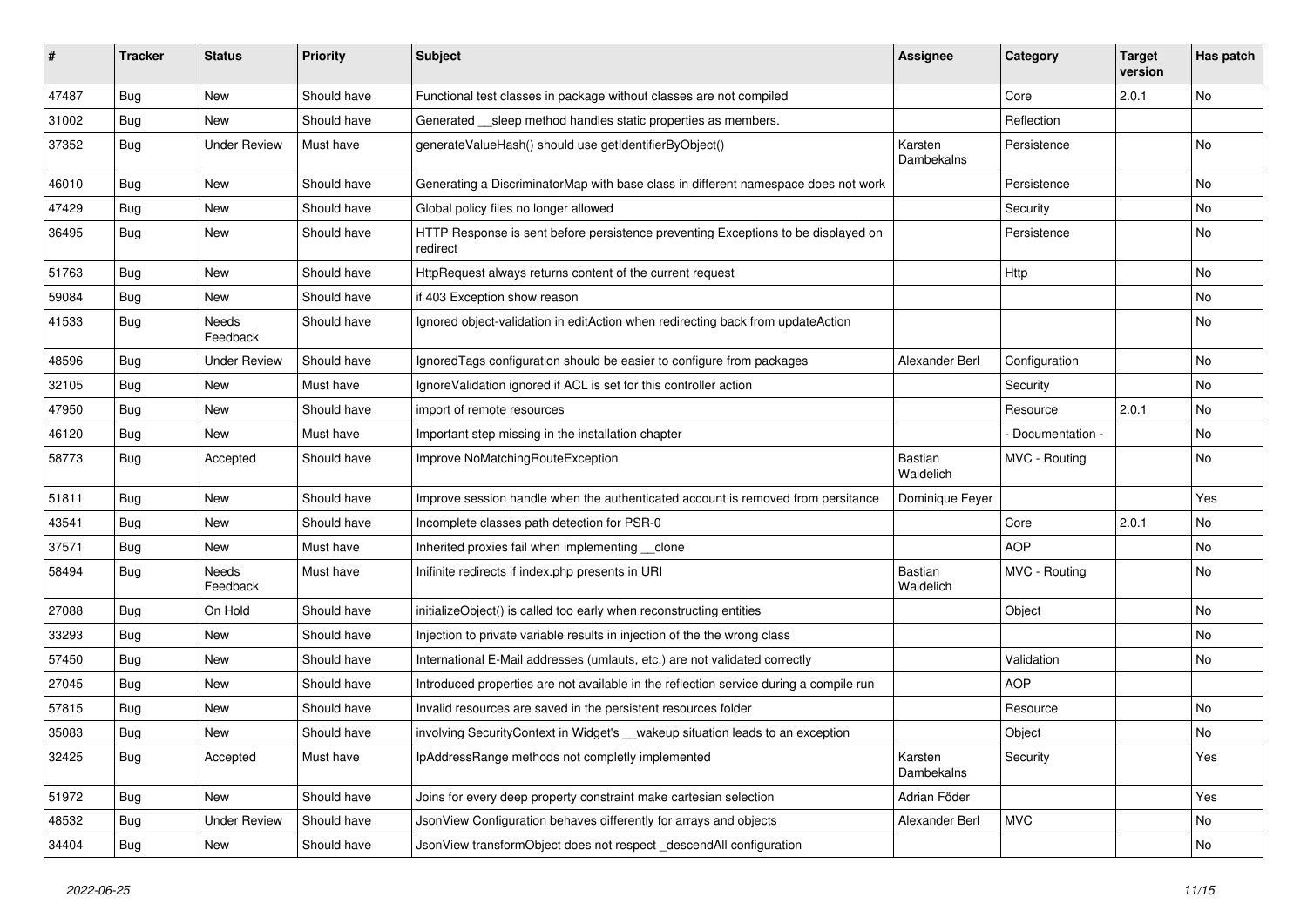| #     | <b>Tracker</b> | <b>Status</b>     | <b>Priority</b> | <b>Subject</b>                                                                                                               | <b>Assignee</b>       | Category                         | <b>Target</b><br>version | Has patch |
|-------|----------------|-------------------|-----------------|------------------------------------------------------------------------------------------------------------------------------|-----------------------|----------------------------------|--------------------------|-----------|
| 50869 | Bug            | New               | Could have      | key() invoked on object                                                                                                      |                       |                                  |                          | No        |
| 46097 | <b>Bug</b>     | New               | Must have       | Logged in user gets session of an other logged in user                                                                       | Robert Lemke          | Session                          |                          | No        |
| 41029 | Bug            | Accepted          | Should have     | Method security is also evaluating abstract classes                                                                          | Karsten<br>Dambekalns | Security                         |                          | No        |
| 49373 | <b>Bug</b>     | New               | Must have       | Methods policy with key "Controllers" is ignored                                                                             |                       | Security                         |                          | No        |
| 52014 | <b>Bug</b>     | New               | Should have     | Migration makes fields NOT NULL even though not true                                                                         |                       | Persistence                      |                          | <b>No</b> |
| 43190 | <b>Bug</b>     | Accepted          | Should have     | Misleading exception message for incompatible database structure                                                             | Karsten<br>Dambekalns | Persistence                      | 2.0.1                    | No        |
| 57972 | <b>Bug</b>     | New               | Should have     | Missing @ManyToOne in example for resource                                                                                   |                       | Documentation -                  |                          | <b>No</b> |
| 38004 | <b>Bug</b>     | Accepted          | Should have     | Missing CheatSheet folder for Getting Started manual                                                                         | Karsten<br>Dambekalns | Documentation -                  | 1.1.1                    | No        |
| 54458 | Bug            | <b>New</b>        | Should have     | Missing Version Number in packages                                                                                           |                       | Package                          |                          | No        |
| 40824 | <b>Bug</b>     | Needs<br>Feedback | Should have     | Modified action controller methods not detected properly                                                                     | Andreas Förthner      |                                  |                          | No        |
| 53620 | <b>Bug</b>     | New               | Should have     | Move Classes/TYPO3/Flow/Composer to own Package                                                                              |                       | Package                          |                          | No        |
| 59322 | Bug            | New               | Should have     | Mssing field exception should show missing migrations as well                                                                |                       | Persistence                      |                          | No        |
| 58894 | <b>Bug</b>     | New               | Must have       | MySQL max key length exceeded during Neos setup                                                                              |                       | <b>Error Handler</b><br>Report - | 2.x                      | No        |
| 40283 | <b>Bug</b>     | New               | Should have     | New constructor in grandparent class not called                                                                              |                       | Object                           |                          | No        |
| 30425 | <b>Bug</b>     | New               | Should have     | New methods are not updated in Policies during Development                                                                   |                       | Security                         |                          |           |
| 54451 | <b>Bug</b>     | New               | Must have       | No functionality at Apache environments with suexec                                                                          |                       |                                  |                          | No        |
| 33078 | Bug            | New               | Should have     | No Redirect to Login                                                                                                         |                       | Security                         |                          | No        |
| 49566 | <b>Bug</b>     | New               | Should have     | NULL source values are not handled correctly                                                                                 | Adrian Föder          | Property                         |                          | No        |
| 37302 | <b>Bug</b>     | Needs<br>Feedback | Should have     | NumberValidator                                                                                                              | Carsten Bleicker      | Validation                       |                          | No        |
| 49372 | <b>Bug</b>     | New               | Should have     | ObjectConverter ignores implemented interface when mapping subtype                                                           |                       |                                  |                          | No        |
| 47331 | <b>Bug</b>     | Accepted          | Must have       | ObjectManager shutdown with Dependency Injection Proxy causes fatal errors                                                   |                       | Object                           | 2.0.1                    | No        |
| 13559 | Bug            | Accepted          | Should have     | ObjectSerializer failes with persistent objects within arrays                                                                | Karsten<br>Dambekalns | Persistence                      |                          | No        |
| 46974 | <b>Bug</b>     | Accepted          | Should have     | Original and Proxy class in one file makes it difficult to reach 100% code coverage for Christian Müller<br>functional tests |                       | Object                           |                          | No        |
| 36804 | <b>Bug</b>     | New               | Should have     | Orphaned entities within aggregates are not removed                                                                          |                       | Persistence                      |                          | No        |
| 51847 | Bug            | New               | Should have     | Overiding controller actions with other required parameter sets results in fatal error.                                      |                       | Reflection                       | 2.x                      | No        |
| 58927 | <b>Bug</b>     | New               | Should have     | Overlapping ressouce definitions in Policy yaml resolved incorrectly                                                         |                       | Security                         | 2.1                      | No        |
| 45386 | <b>Bug</b>     | New               | Could have      | Package::buildArrayOfClassFiles tries to determine class names from file paths                                               |                       |                                  |                          | No        |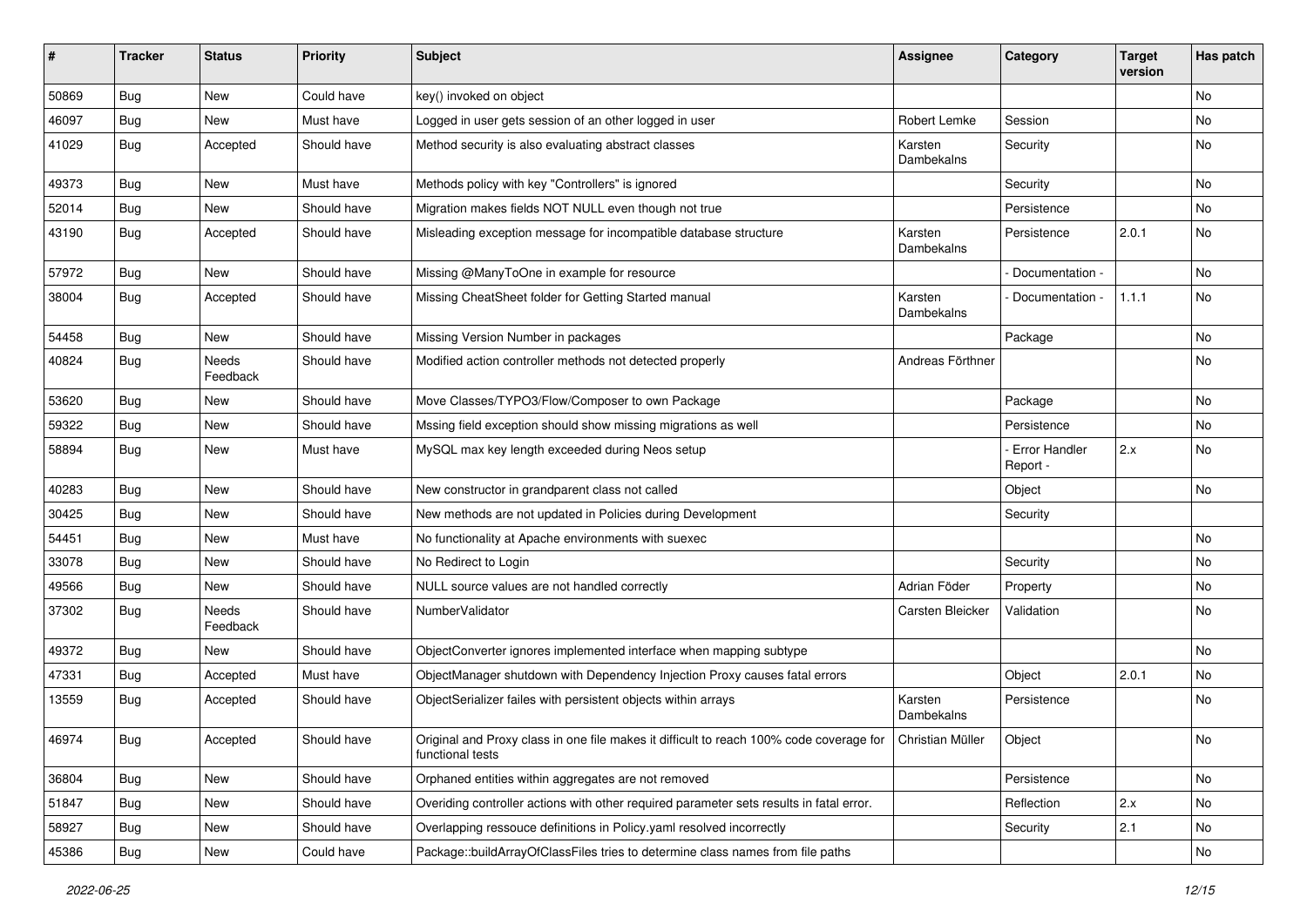| ∦     | <b>Tracker</b> | <b>Status</b>            | <b>Priority</b> | <b>Subject</b>                                                                                                                                          | <b>Assignee</b>        | Category    | <b>Target</b><br>version | Has patch |
|-------|----------------|--------------------------|-----------------|---------------------------------------------------------------------------------------------------------------------------------------------------------|------------------------|-------------|--------------------------|-----------|
| 54549 | Bug            | New                      | Must have       | PackageManager::createPackage is incompatible to PackageManagerInterface                                                                                |                        |             |                          | <b>No</b> |
| 27721 | <b>Bug</b>     | Needs<br>Feedback        | Should have     | Permissions of uploaded resources not correct                                                                                                           | Karsten<br>Dambekalns  | Resource    |                          | No        |
| 57374 | Bug            | <b>New</b>               | Should have     | Persisted entities saved in session are not resolved                                                                                                    |                        | Session     | 2.x                      | No        |
| 56601 | Bug            | <b>Under Review</b>      | Must have       | PersistenceManager wrong handling of ORM\ld                                                                                                             |                        |             |                          | <b>No</b> |
| 45669 | Bug            | <b>New</b>               | Should have     | PersistentObjectConverter does not convert ValueObjects by _identity                                                                                    |                        |             |                          | <b>No</b> |
| 52185 | Bug            | New                      | Could have      | PositionalArraySorter should detect recursive dependencies                                                                                              |                        | Utility     |                          | No        |
| 56107 | <b>Bug</b>     | New                      | Should have     | Property mapping configuration only supports one wildcard at a time                                                                                     |                        | Property    |                          | No        |
| 34134 | Bug            | <b>Needs</b><br>Feedback | Should have     | PropertyMapper throws unnecessary exception                                                                                                             | Christian Müller       | Property    |                          | Yes       |
| 50342 | <b>Bug</b>     | New                      | Could have      | PropertyMapper: Use of interface method before implementation check                                                                                     |                        |             |                          | <b>No</b> |
| 37292 | Bug            | <b>Under Review</b>      | Should have     | PropertyMappingConfiguration::mapUnknownProperties is not passed down to<br>Subconfiguration                                                            | Sebastian<br>Kurfuerst | Property    |                          | Yes       |
| 34879 | Bug            | Accepted                 | Must have       | Proxied object is not update()able                                                                                                                      | Karsten<br>Dambekalns  | Persistence |                          | No        |
| 42101 | Bug            | New                      | Must have       | Proxyclasses are not rebuild in Development context unless cache is empty                                                                               |                        | Object      | 2.0.1                    | No        |
| 36634 | Bug            | <b>New</b>               | Should have     | Reconstituted entities do not have their properties set when initializeObject() is called                                                               |                        |             |                          | <b>No</b> |
| 36633 | Bug            | New                      | Should have     | Reconstituted entities should not have the FLOW3 Persistence clone property set                                                                         |                        |             |                          | No        |
| 43947 | <b>Bug</b>     | New                      | Should have     | Redirect to login after Session timeout                                                                                                                 |                        |             |                          | No        |
| 39791 | Bug            | <b>New</b>               | Must have       | Reflection data of old aspect is not removed                                                                                                            |                        | Reflection  | 1.1.1                    | <b>No</b> |
| 47325 | <b>Bug</b>     | <b>Under Review</b>      | Should have     | ReflectionData and classSchema caches need not be freezable                                                                                             |                        | Reflection  | 2.0.1                    | No        |
| 10678 | Bug            | New                      | Must have       | ReflectionService doesn't reflect methods of child classes correctly when they get<br>reflected before their parent class in the initialization process |                        | Reflection  |                          |           |
| 45272 | Bug            | <b>New</b>               | Should have     | Related Value Objects get deleted by default cascading                                                                                                  |                        |             |                          | <b>No</b> |
| 54046 | Bug            | New                      | Must have       | Removal of ValueObjects from a ManyToMany relationship is not possible                                                                                  |                        | Persistence | 2.1                      | <b>No</b> |
| 47858 | <b>Bug</b>     | Needs<br>Feedback        | Should have     | Remove .htaccess from Composer Installer Essentials                                                                                                     | Christopher<br>Hlubek  | Package     | 2.0.1                    | <b>No</b> |
| 48429 | Bug            | New                      | Should have     | Remove- and update-actions on repository are not persisted                                                                                              |                        |             |                          | <b>No</b> |
| 44184 | Bug            | New                      | Should have     | Request arguments are not merged correctly for single object actions                                                                                    |                        | <b>MVC</b>  | 2.0.1                    | No        |
| 44186 | <b>Bug</b>     | New                      | Should have     | Request does not accept custom Content-Type                                                                                                             |                        | <b>MVC</b>  | 2.0.1                    | No        |
| 58996 | <b>Bug</b>     | New                      | Should have     | ResourceManager adding to persistence                                                                                                                   |                        |             |                          | No        |
| 42888 | Bug            | Needs<br>Feedback        | Should have     | ResourceManager chokes on non existing files                                                                                                            |                        | Resource    |                          | No        |
| 62009 | Bug            | New                      | Should have     | Rewrite URI Filename could be empty                                                                                                                     |                        |             |                          |           |
| 49423 | <b>Bug</b>     | New                      | Must have       | Role name and packageKey are not accessible                                                                                                             |                        |             |                          | No        |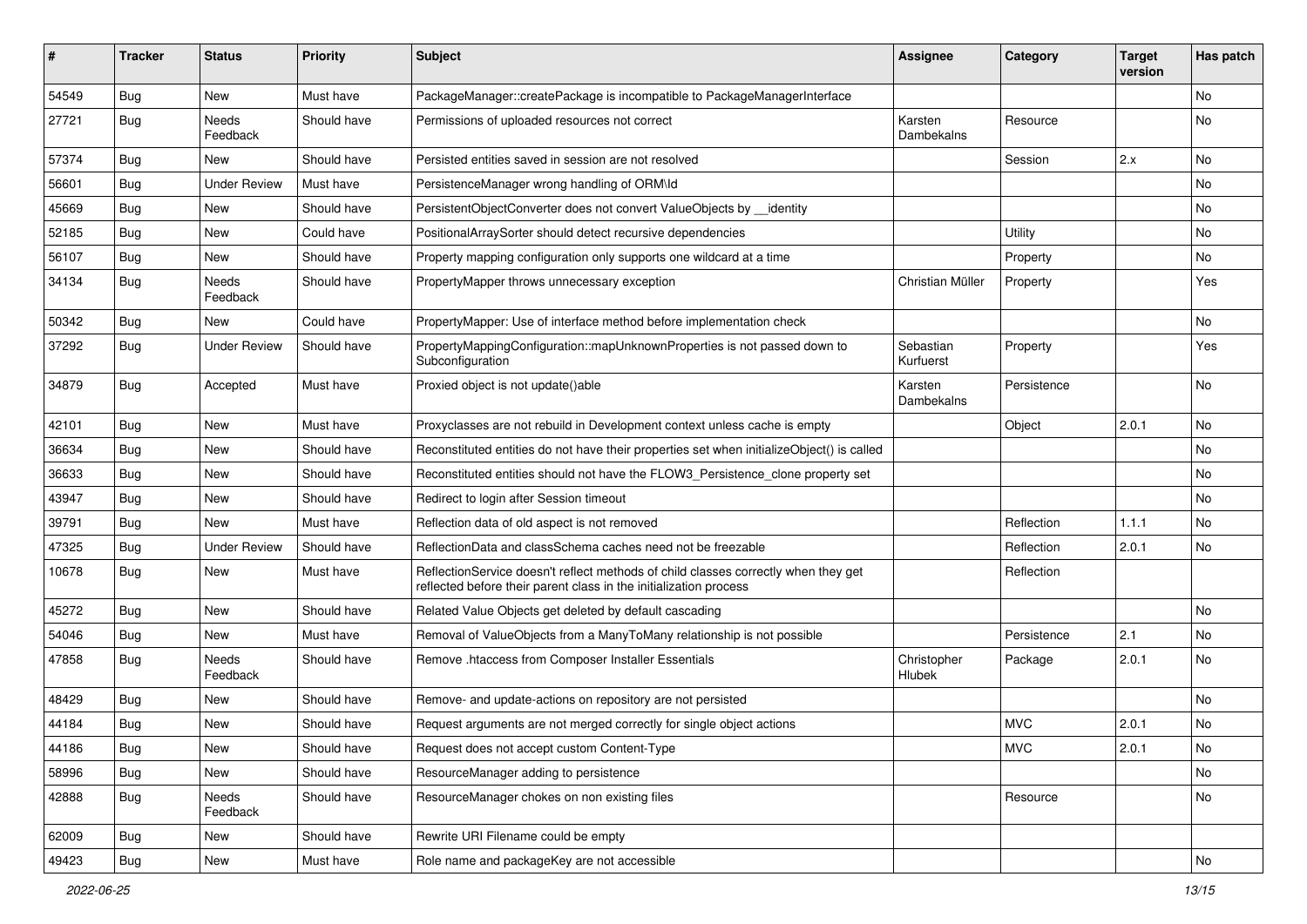| ∦     | <b>Tracker</b> | <b>Status</b>            | <b>Priority</b> | Subject                                                                                                                      | <b>Assignee</b>       | Category                         | <b>Target</b><br>version | Has patch |
|-------|----------------|--------------------------|-----------------|------------------------------------------------------------------------------------------------------------------------------|-----------------------|----------------------------------|--------------------------|-----------|
| 54589 | Bug            | New                      | Should have     | Role parent is not removed from roles MM table                                                                               |                       | Security                         |                          | <b>No</b> |
| 49780 | Bug            | <b>New</b>               | Should have     | Roles are not synchronized                                                                                                   |                       | Security                         |                          | No        |
| 50395 | Bug            | Accepted                 | Should have     | Route cache caches routes for non dispatchable requests                                                                      | Bastian<br>Waidelich  | MVC - Routing                    |                          | No        |
| 45917 | Bug            | <b>New</b>               | Should have     | RoutePartHandler transliteration must be improved                                                                            |                       | MVC - Routing                    |                          | <b>No</b> |
| 46073 | Bug            | <b>Under Review</b>      | Should have     | Scripts::executeCommand must be usable outsite of TYPO3.Flow                                                                 |                       |                                  |                          | No        |
| 32869 | Bug            | New                      | Must have       | Security config tokenClass doesnt throw exception if not found the class                                                     |                       | Security                         |                          | No        |
| 39414 | Bug            | <b>New</b>               | Should have     | <b>Security Documentation</b>                                                                                                |                       | Documentation -                  |                          | No        |
| 37227 | Bug            | On Hold                  | Must have       | securityContext->getParty is not available in widget context                                                                 |                       | Session                          |                          | No        |
| 46210 | Bug            | Needs<br>Feedback        | Should have     | securityContext->getParty() in the initializeObject() method of a session-Scope object<br>throws exception on second request |                       | Session                          |                          | <b>No</b> |
| 58153 | Bug            | <b>New</b>               | Should have     | Session - Scope, Property with interface annotation fails at wakeup                                                          |                       | <b>AOP</b>                       | 2.1                      | <b>No</b> |
| 44203 | <b>Bug</b>     | Needs<br>Feedback        | Should have     | Session implementation is still racy                                                                                         | Robert Lemke          | Session                          | 2.0.1                    | No        |
| 45041 | Bug            | New                      | Must have       | Set file permissions doesnt work                                                                                             |                       | Command                          | 2.0.1                    | <b>No</b> |
| 33465 | <b>Bug</b>     | New                      | Should have     | Some vital commands to recover the system fail when recovery is needed                                                       |                       | Command                          |                          | No        |
| 39699 | Bug            | Accepted                 | Should have     | SQL DDL for TYPO3\FLOW3\Cache\Backend\PdoBackend                                                                             | Karsten<br>Dambekalns | Cache                            |                          | No        |
| 45623 | Bug            | New                      | Should have     | SQL error when calling TYPO3.Blog Setup controller                                                                           |                       | Documentation -                  |                          | No        |
| 38216 | Bug            | <b>Needs</b><br>Feedback | Should have     | Static method calls in reflected classes refer to _Original class                                                            |                       |                                  |                          | No        |
| 11039 | <b>Bug</b>     | <b>Needs</b><br>Feedback | Must have       | Static object container injects properties to result of factory object                                                       |                       |                                  |                          | No        |
| 37473 | Bug            | New                      | Must have       | Subsequent Exceptions related to Doctrine Entity Manager makes it snap shut                                                  |                       | - Testing -                      |                          | No        |
| 49011 | Bug            | <b>Under Review</b>      | Should have     | Support executing TYPO3. Flow inside a PHAR                                                                                  |                       |                                  |                          | No        |
| 54744 | Bug            | New                      | Should have     | System.log contains many NOTICE Flow The argument "workspace" declared in<br>pointcut does not exist in method TYPO3         |                       | Log                              |                          | No        |
| 46689 | Bug            | New                      | Must have       | The new ClassLoader swallows Fatal Errors                                                                                    | Marc Neuhaus          |                                  |                          | No        |
| 53350 | Bug            | Accepted                 | Should have     | Trying to create a Link in an Template in CLI Context should provide a helpful<br>exception                                  | Bastian<br>Waidelich  | MVC - Routing                    |                          | <b>No</b> |
| 59878 | <b>Bug</b>     | New                      | Must have       | TYPO3\Flow\Core\Booting\Exception\SubProcessException thrown in file Scripts.php                                             |                       | <b>Error Handler</b><br>Report - | 1.1.1                    | No        |
| 54381 | <b>Bug</b>     | New                      | -- undefined -- | TYPO3\Flow\Core\Booting\Exception\SubProcessException thrown in file Scripts.php                                             |                       | Error Handler<br>Report -        |                          | No        |
| 53851 | <b>Bug</b>     | New                      | - undefined --  | TYPO3\Flow\Core\Booting\Exception\SubProcessException thrown in file Scripts.php                                             |                       | Error Handler<br>Report -        |                          | No        |